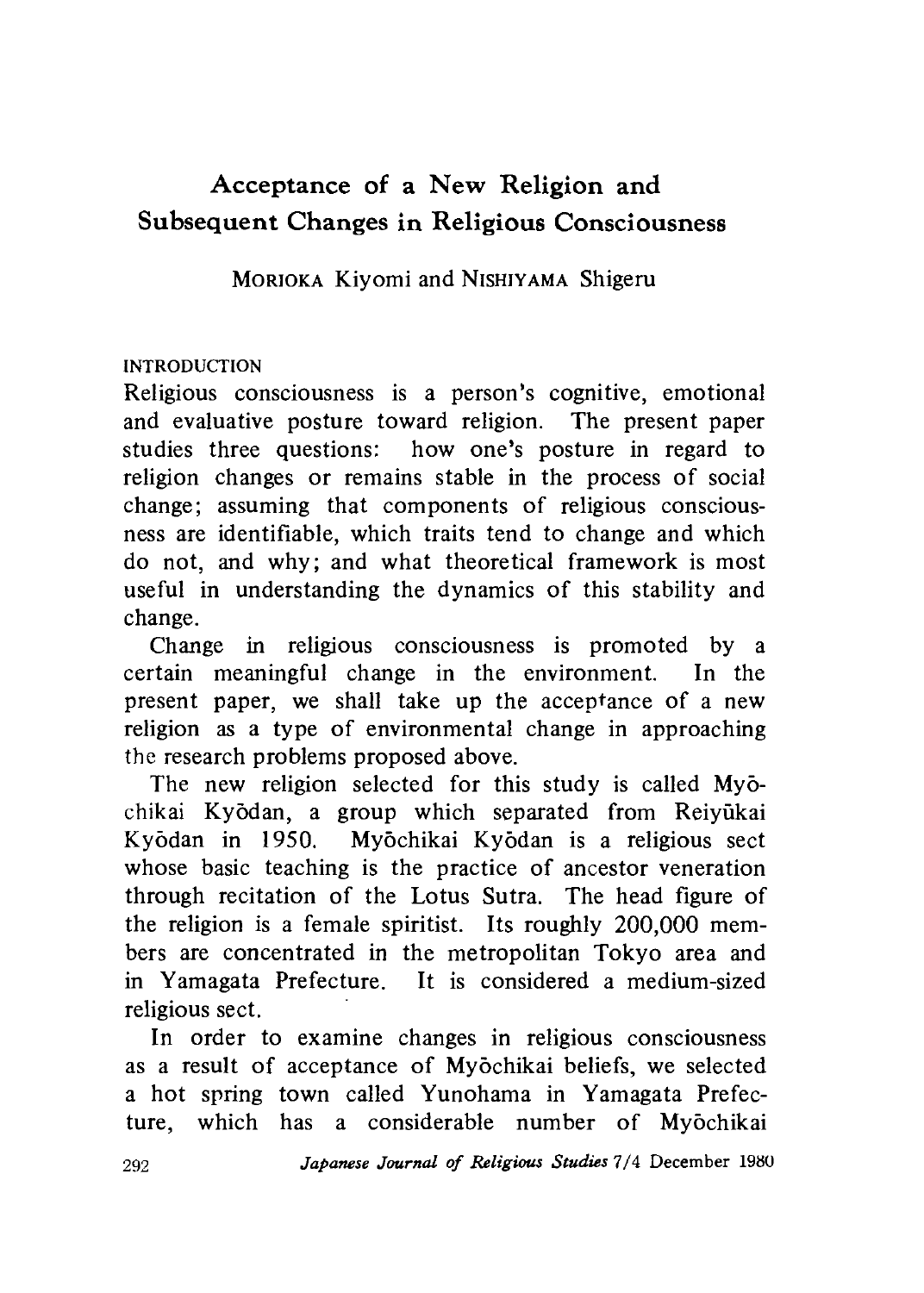members. The field study took place in September 1972 and October 1973. Eighty-three member households of Myochikai Kyodan and 59 non-member households were interviewed.1

Now, what do we mean by "acceptance" of a religion? We assume that it means to place the basic teaching of a religion in one's belief system and thus modify or reorganize the belief system. We regard changes in religious consciousness as *resulting from* acceptance of a religion, but they also reflect the *process* of acceptance.

The problem we wish to consider in this paper is not acceptance of religion as such, that is, whether one accepts a religion or not, but the degree of acceptance, that is, whether the basic religious teaching of the newly accepted religion is placed at the center or the periphery of one's belief system.

Operationally, we determined the degree of acceptance in terms of differences on the behavioral level rather than on the level of consciousness as a way of measuring changes in religious consciousness resulting from the acceptance of a new religion. The behavior we investigated related to religious membership and those practices most emphasized by Myochikai Kyodan:

- 1) Whether or not one holds official membership, the minimum qualification for acceptance of a religion.
- 2) Whether or not the posthumous Buddhist names of the deceased are recorded in the family mortuary list. When

<sup>1 .</sup> Our sample includes all Myochikai member households in the third *chonai* ("district") of Yunohama, all households of Myochikai office holders in Yunohama, and all households of non-Myöchikai members in the third *chonai* and a part of the second *chdnai.* The method adopted for field research was a structured questionnaire interview. The persons interviewed were generally speaking members themselves in member households and household heads in non-member households.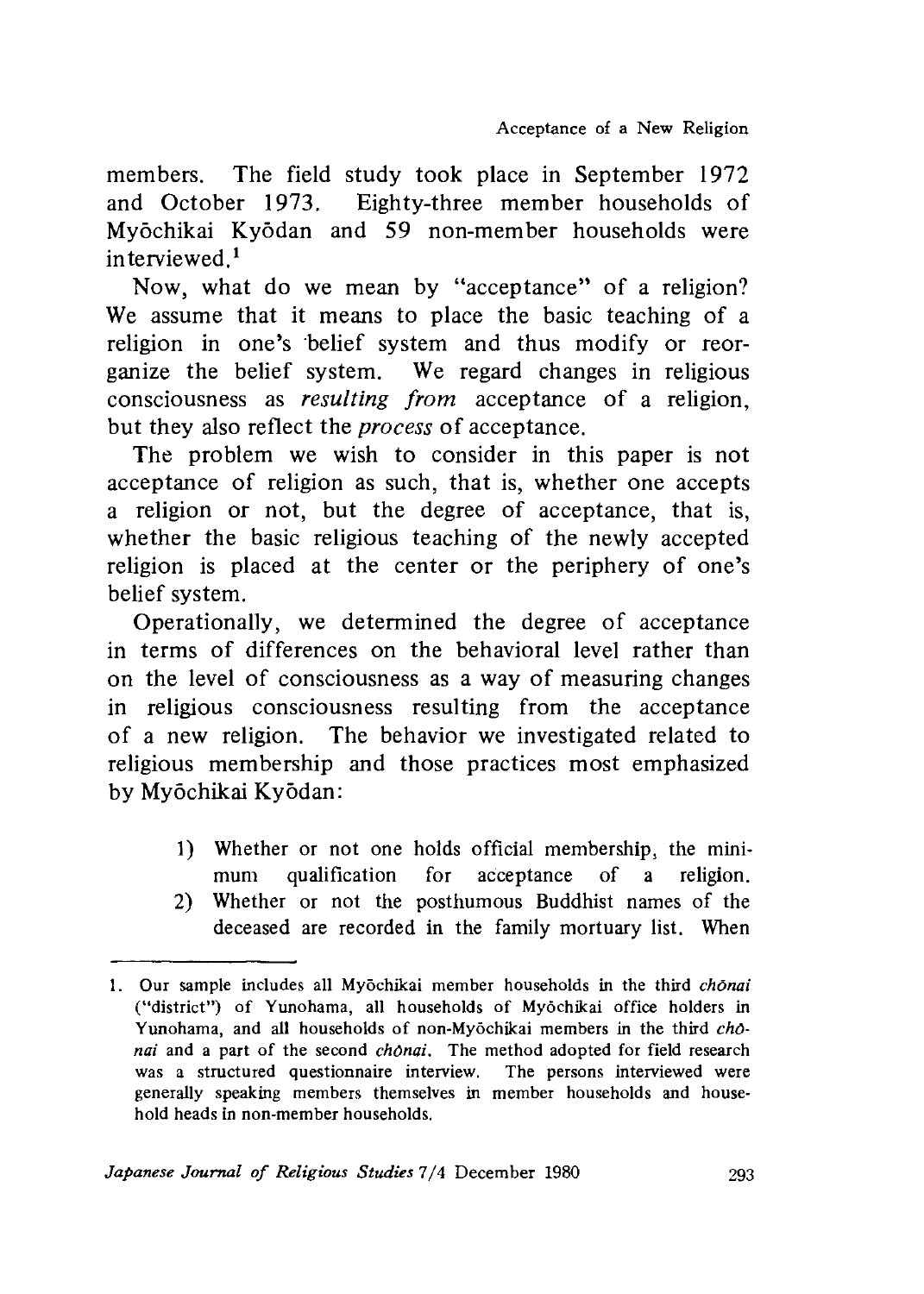a person becomes a member of Myochikai Kyodan, he or she enshrines the sect's principal image, called *sokaimyd,* and receives a simplified copy of the sutras, a rosary, a *tasuki* ("sash"), a membership badge, and a blank mortuary list on which the new member can fill in the posthumous Buddhist names of his *rokushin-kenzoku* (bilaterally traced ancestors of the last three generations). Myochikai emphasizes the importance of recording posthumous Buddhist names and considers filling in those of *rokushinkenzoku* as a prerequisit for ancestor veneration. Members are instructed to collect as many posthumous Buddhist names of ancestors as possible.<sup>2</sup>

- 3) Chanting of the sutras every morning and/or evening. According to Myōchikai teaching, to practice ancestor veneration is to venerate one's ancestors by oneself, and not leave it to religious professionals. This is carried out in the form of daily sutra-chanting at the Buddhist altar *(hōza)* at home. Thus, the question of whether daily sutrachanting is performed must follow that regarding the recording of posthumous Buddhist names in the family mortuary list.
- 4) *Omichibiki.* It is a Myochikai teaching that those who receive blessings and benefits *(kudoku)* must express their gratitudes in the form of *omichibiki* ("missionary work") and *fusegyd* ("labor service, financial contributions"). We focused on missionary work and asked whether the respondent had succeeded in persuading someone else to join Myochikai Kyodan. Participation in missionary work would signify a greater degree of acceptance than daily sutra-chanting. Nevertheless, since Question 3 above asks about present behavior while Question 4 is an inquiry regarding past experience, it is possible to give a positive

<sup>2.</sup> A bulletin sent to chapter leaders at the end of 1973 states that new members are requested to 1) promptly enshrine the *sokaimyo*, receive a *tasuki*, rosary, and copy of the sutras, and 3) collect posthumous Buddhist names of *rokushin-kenzoku {Myochikai,* No. 278, March 1974). This suggests difficulty in enforcing members to record posthumous Buddhist names.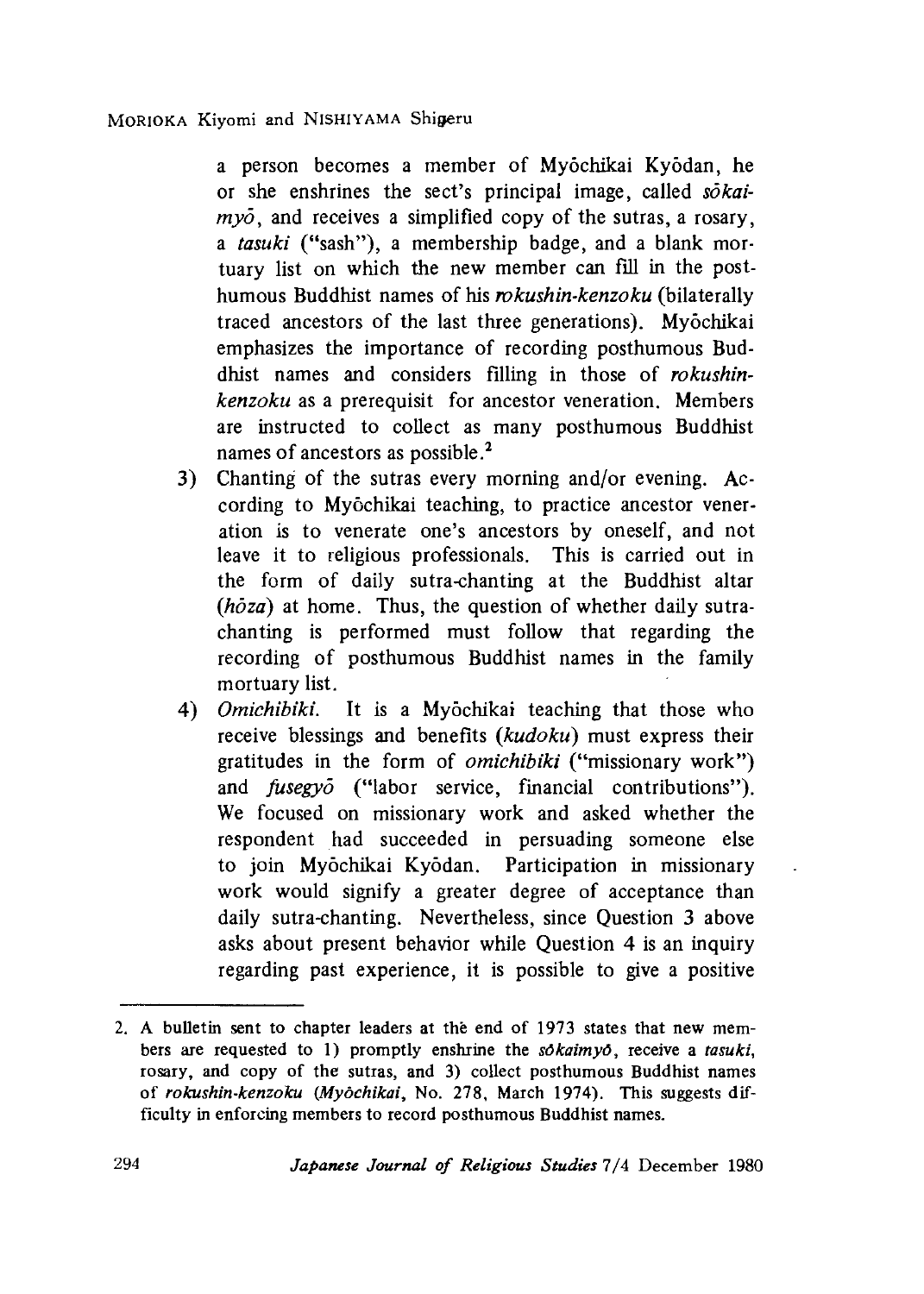response to Q.4 in spite of a negative response to Q.3. 5) Holding office in the sect. The offices of chapter leader, sub-leader, and meeting chairperson *(hdzashu)* are offered to those who have done well in missionary work. Since these field leaders are responsible for the training of members and are in the forefront of missionary work, we assumed that they had reached the maximum level of acceptance of beliefs.



#### FIGURE 1

The sample of 83 Myōchikai Kyōdan members was divided into five groups according to their degree of acceptance (see Figure 1):

- E. Has membership but no record of posthumous Buddhist names in the family mortuary list (Point 1 above only)  $-19$  cases.
- D. Has record of posthumous Buddhist names in the family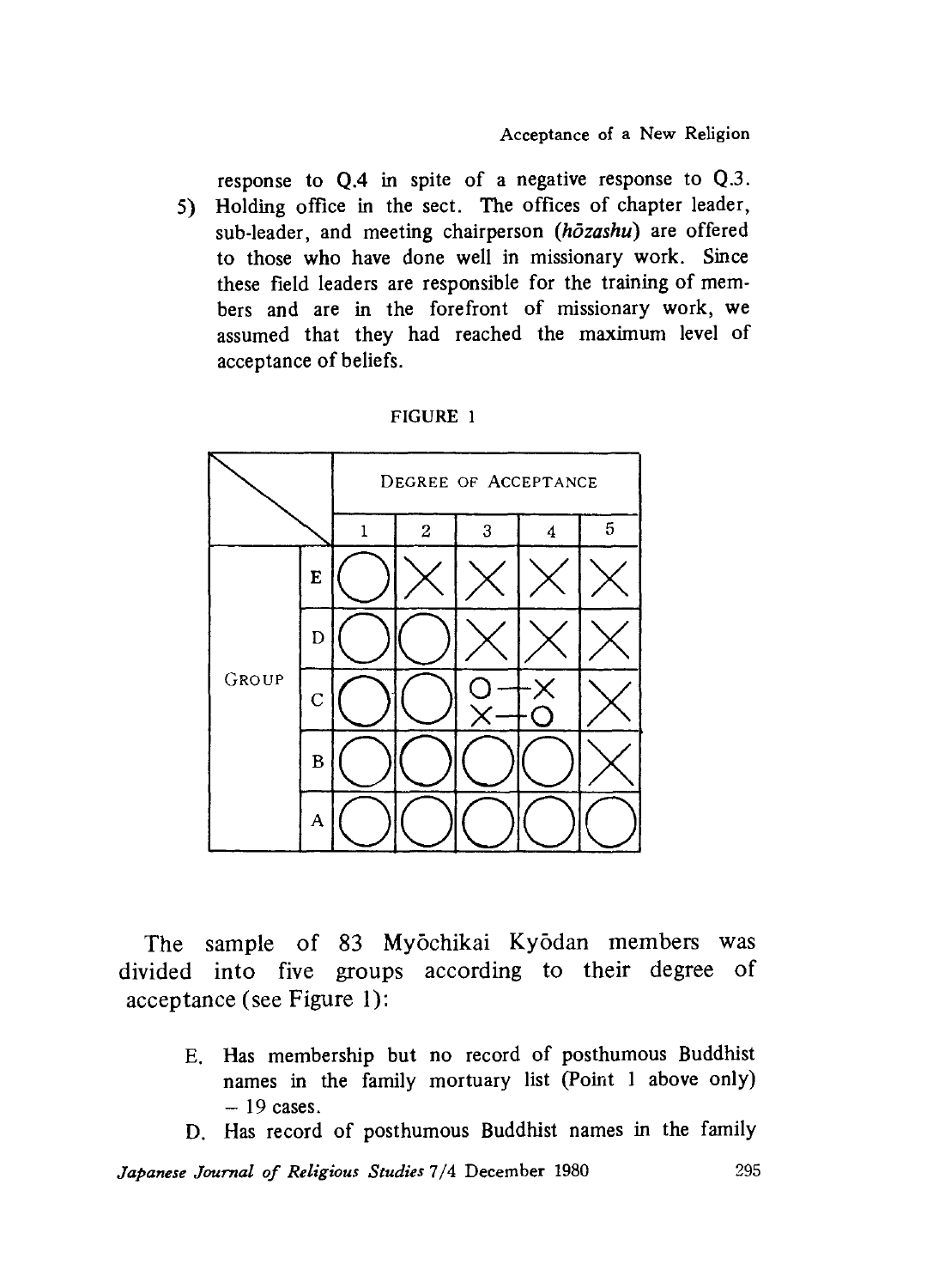MORIOKA Kiyomi and NISHIYAMA Shigeru

mortuary list but no practice of sutra-chanting or missionary work (Points 1 and 2 above)  $-27$  cases.

- C. Has record of posthumous Buddhist names in the family mortuary list and practices sutra-chanting or missionary work (Points 1, 2, and 3 or 4 above)  $-20$  cases.
- B. Has record of posthumous Buddhist names and practices both sutra-chanting and missionary work (Points 1, 2, 3, and 4 above)  $-7$  cases.
- A. Has record of posthumous Buddhist names, practices both sutra-chanting and missionary work, and holds an office (Points  $1 - 5$  above)  $-10$  cases.

The present study is an attempt to understand the various changes in religious consciousness caused by the differing degree of acceptance of Myochikai beliefs. How, then, did we measure the religious consciousness of the respondents before they had accepted Myochikai beliefs? Since past consciousness is not directly measurable, we had to look for a legitimate substitute.

Before population grew through immigration, all households in Yunohama were members of the Buddhist Soto Sect with about 90 percent of the households belonging to the parish of Jokei Temple, the only Buddhist temple in Yunohama. Nearly 80 percent of the Myochikai members in our sample were former parishioners of Jokei Temple. Taking the consciousness of 27 non-Myōchikai household heads who were still Jokei Temple parishioners (the total number of non-Myochikai households in the sample being 59), we treated it as the traditional religious consciousness. Non-Myochikai members who are *not* Jokei Temple parishioners can be categorized into four groups: Rissho Kosei-kai, Soka Gakkai (Nichiren Shoshu), others, no religious affiliation. In our analysis, we will refer only to Soka Gakkai since the number in other categories is negligible.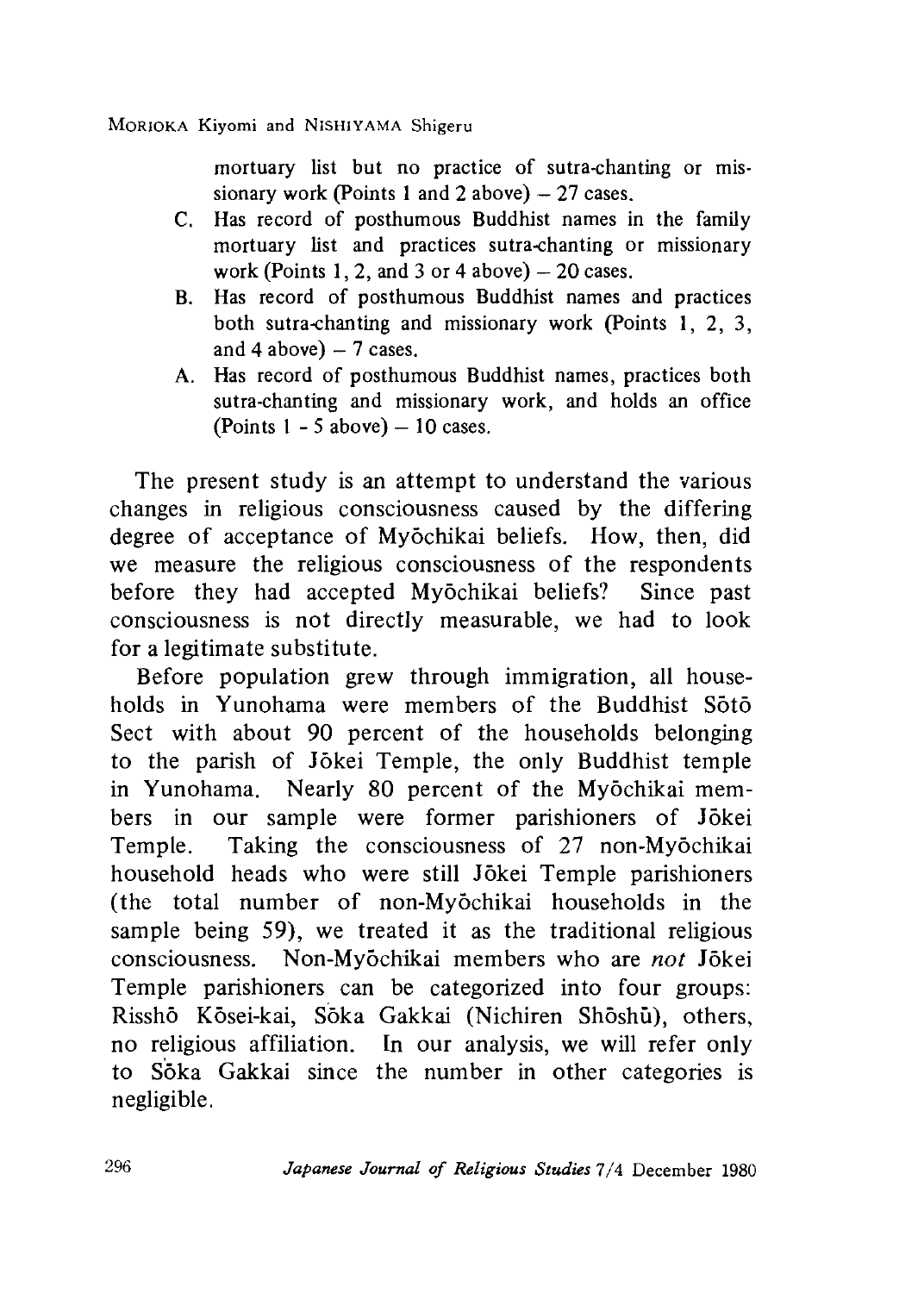We shall first describe changes in traditional religious practices, on which basis we will pursue our examination of changes in consciousness.

### CHANGES IN TRADITIONAL RELIGIOUS PRACTICES

The traditional religious practices of the residents in Yunohama include ancestor veneration services connected with Jokei Temple of the Soto Sect or with *miko* ("female necromancers"), and prayers for worldly benefits associated with Onsen Shrine, Zenpo Temple (the head temple of Jokei Temple) and Sugino-o Shrine. The places of religious practice were located in the home or in the community of Yunohama and its neighboring areas. To measure the degree of traditional religious practices, we used the sum of the scores from the following four scales. Two categories based on the location of practices home vs. community — and two categories based on the orientation of practices — worldly oriented prayer vs. ancestor oriented services — were crossed to construct four categories (Figure 2):

- 1) Worldly oriented prayer in the community  $(0 8 \text{ points})$ . Measures: visits to and prayers at Onsen Shrine in Yunohama, Zenpo Temple in Shimokawa, Sugino-o Shrine in Umamachi, and the Three Dewa Mountains.
- 2) Ancestor oriented services in the community  $(0 8)$ . Measures: visits to one's parish temple, visits by the parish priest, frequency of memorial services and visits to the family tomb.
- 3) Worldly oriented prayer at home  $(0 8)$ , Measures: Presence of a household Shinto altar and a talisman from Onsen Shrine, presence of other talismans, presence of other worship objects, and frequency of offerings to the household Shinto altar.
- 4) Ancestor oriented services at home (0 8). Measures: presence of a household Buddhist altar, of-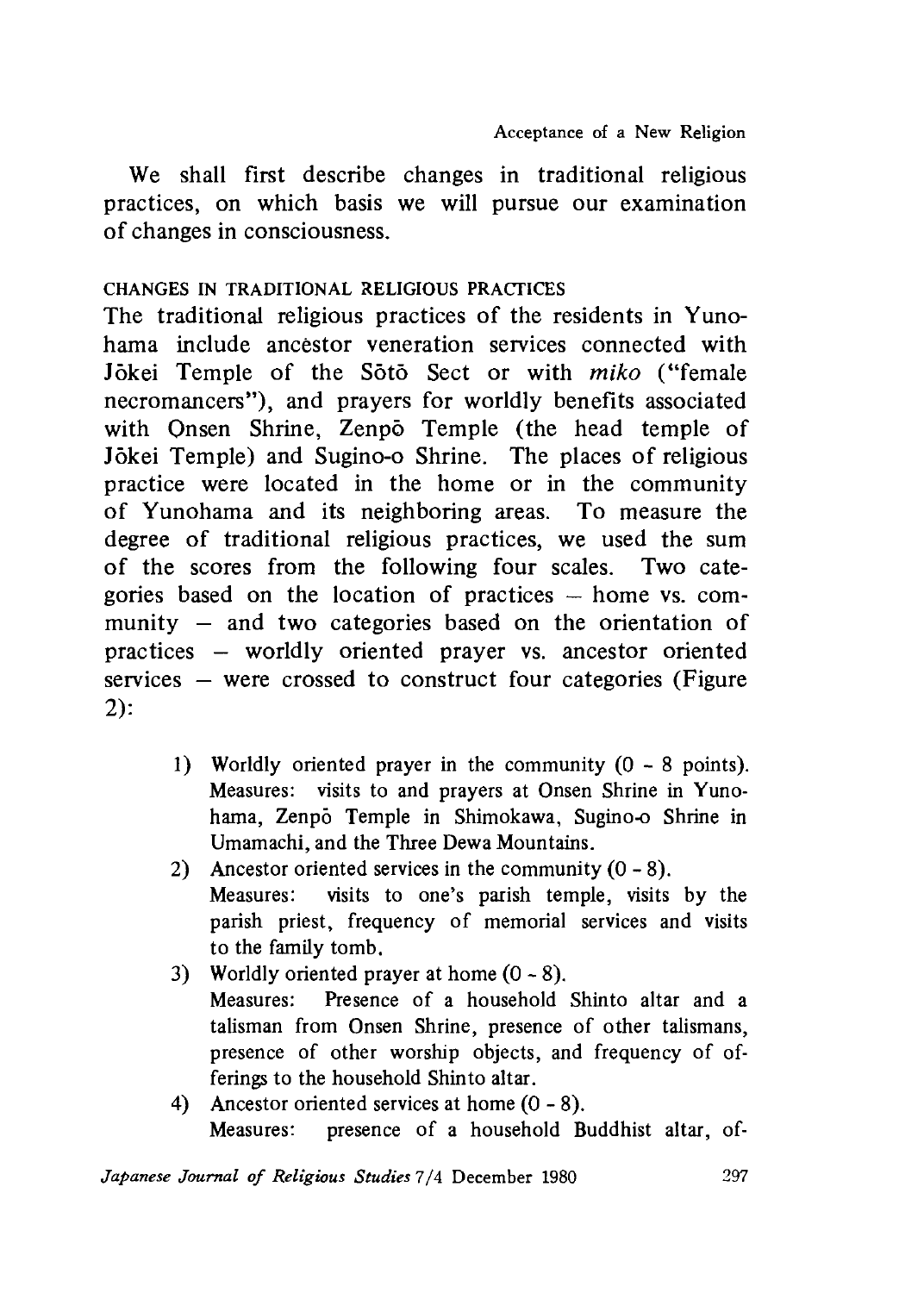MORIOKA Kiyomi and NISHIYAMA Shigeru

ferings to the Buddhist altar, frequency of cleaning the Buddhist altar, and frequency of sutra-chanting.

# FIGURE 2

#### Religious Practices

|                          |                               | LOCUS OF PRACTICES |         |  |  |
|--------------------------|-------------------------------|--------------------|---------|--|--|
|                          |                               | IN THE COMMUNITY   | AT HOME |  |  |
| ORIENTATION<br>PRACTICES | WORLDLY<br><b>BENEFITS</b>    |                    |         |  |  |
|                          | ANCESTOR<br><b>VENERATION</b> |                    |         |  |  |

The score indicating the performance of traditional religious practices, which is the sum of scores in Nos. 1 to 4 above, is higher for Myōchikai members than for Jōkei Temple parish members, and among Myōchikai members it is higher when the degree of acceptance of the new religion is higher (the score becomes higher from E toward A). Jokei Temple members score about the same as those in Groups E and D of Myochikai Kyodan. It is notable that among non-Myochikai groups Soka Gakkai (Nichiren Shōshū) members score extremely low (Figure 3).

Why is the degree of acceptance of Myōchikai beliefs positively related to the score? To answer this question, we observed each score from the four scales of the degree of traditional religious practices. The score of Myochikai believers on worldly, oriented prayer both at home and in the community is relatively constant regardless of variations in the degree of religious acceptance and is as high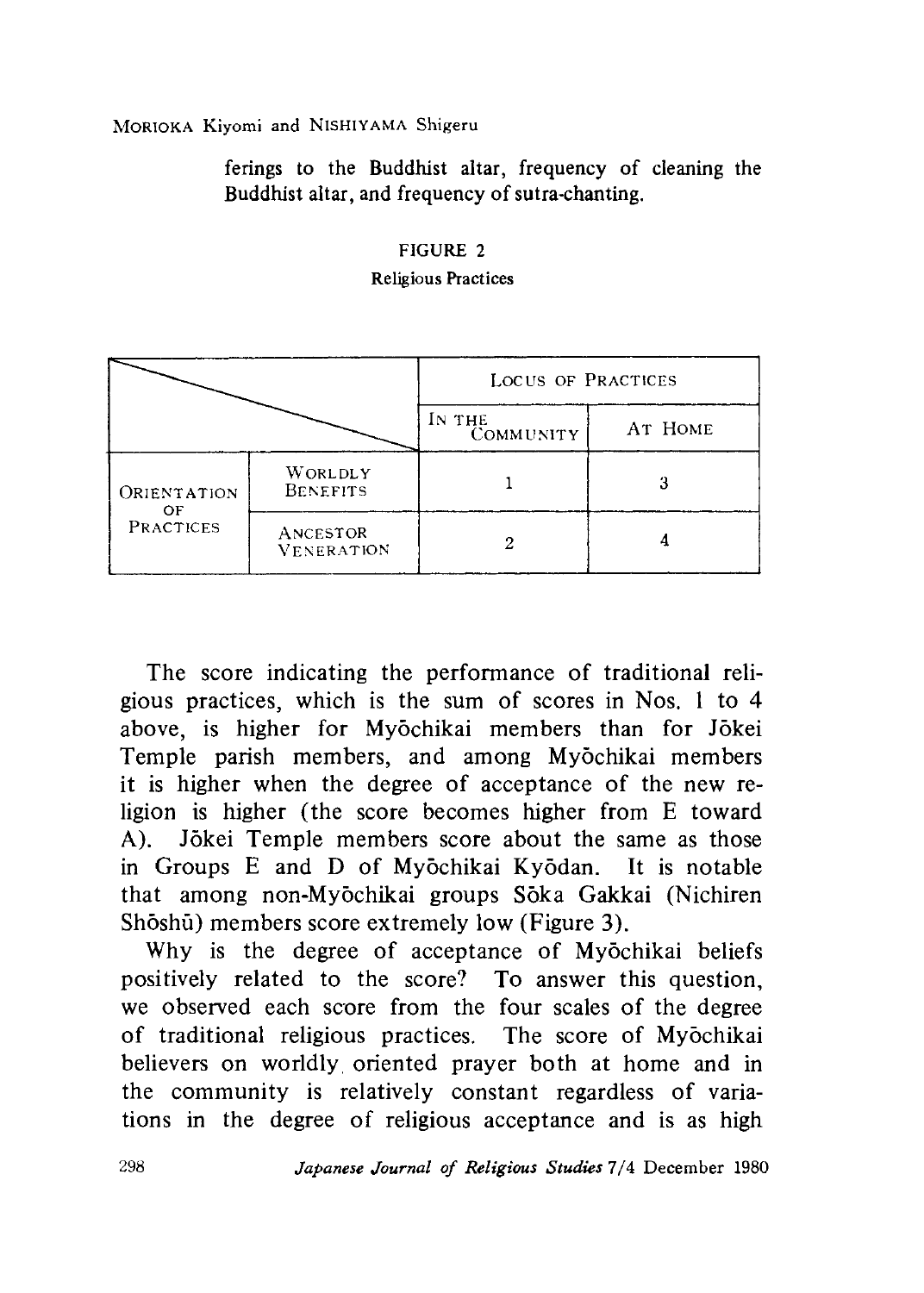as the score for Jokei Temple members. The score on ancestor oriented services, on the other hand, descends sharply from Group A toward Group E,; Group D scores almost the same as Jokei Temple members. This trend is particularly true in regard to those services performed at home. From these observations it is interpreted that acceptance of Myochikai beliefs positively influences the score on traditional religious practices by increasing ancestor oriented services (particularly those at home) without decreasing other types of religious practices. Among Soka Gakkai members, on the contrary, the score on ancestor oriented services at home is high but the other three scores are low, making the total score for traditional practices extremely low.

The fact that Myōchikai members are requested to set up a household Buddhist altar, install *sdkaimyd* and the family mortuary list, offer rice, water and other offerings, clean the Buddhist altar and perform daily sutra-chanting, explains the positive relationship between the degree of belief acceptance and the score on ancestor oriented services at home. Furthermore, Myochikai teaching does not demand that members cut off affiliation with their old Buddhist parish. On the contrary, it instructs them to welcome visits by temple priests on occasions such as an anniversary of death. This may explain the positive relationship between the degree of acceptance and the score on ancestor oriented services in the community though the score is not strikingly high. Also, Myōchikai teaching is quite alien to the Soka Gakkai practice called *bohobarai* (rejection of objects belonging to other religions) as it does not allow members to neglect Shinto shrines and altars. This explains the trend for the score on worldly oriented prayer to be as high as that of Jokei Temple members regardless of the degree of acceptance.

In short, acceptance of Myōchikai beliefs does not decrease the degree of worldly oriented prayer, and at the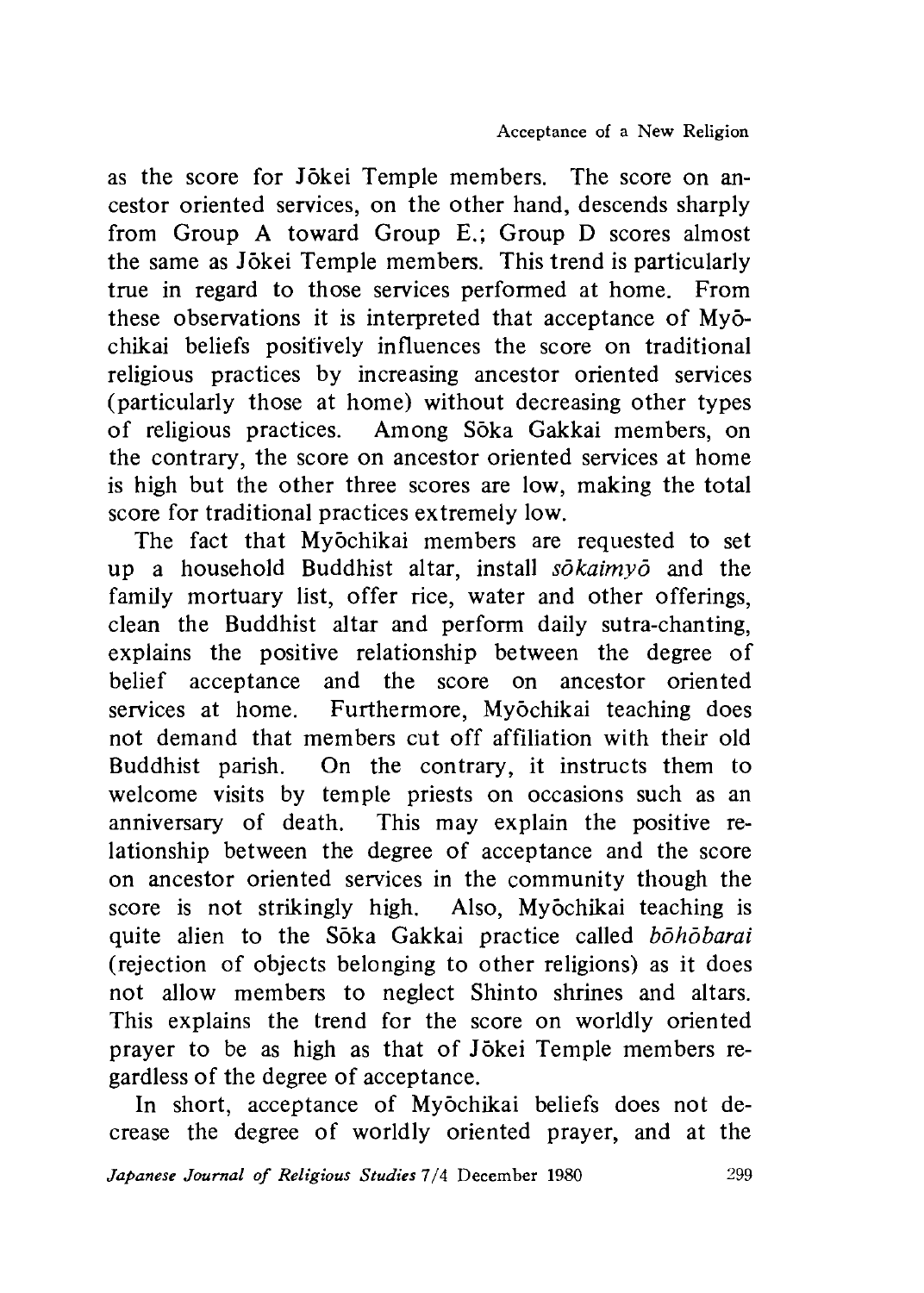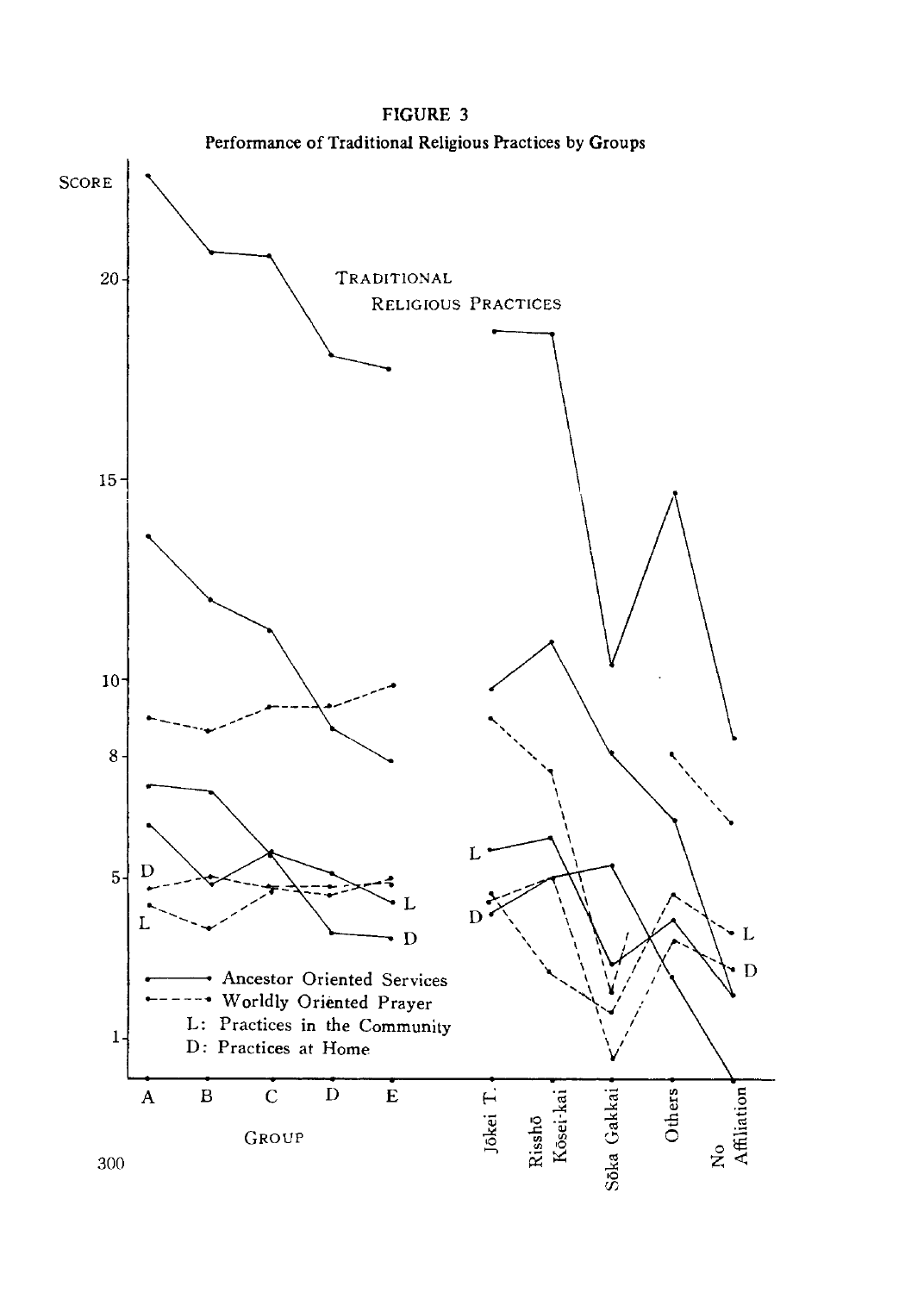same time encourages ancestor oriented services, resulting in a positive relationship between the total score on religious practices and the degree of religious acceptance. Categorization based on the degree of acceptance, however, may involve factors other than religious acceptance, and these factors may contribute to an increase in the score on traditional religious practices. To investigate this point, we examined the influence of economic status, commitment to permanent residence in the community, and attachment to traditional family values on our outcome variable. We did not find any systematic variation caused by the first two factors and found only slight indication that the higher the degree of acceptance, the higher the score on attachment to traditional family values. The score is extremely high for Group A, but the high score on attachment to traditional family values may be a result of acceptance of Myochikai beliefs as well as an independent variable that may increase the score on ancestor oriented services. Therefore, we can conclude that the degree of performance of traditional religious practices is primarily an outcome of the degree of acceptance of Myochikai beliefs.

#### TEACHINGS OF MYOCHIKAI KYODAN AND ITEMS IN THE STUDY OF RELIGIOUS CONSCIOUSNESS

Acceptance of a belief is, as we stated previously, operationalized as acceptance of the teachings of religion. We now intend to discuss the teachings of Myochikai Kyodan which underlie the practices requested of members and see how they are demonstrated in the questionnaire items we used.

The fundamental teaching of Myochikai is to "practice ancestor veneration in accordance with the Lotus Sutra," We may interpret it analytically as a belief system in the following manner: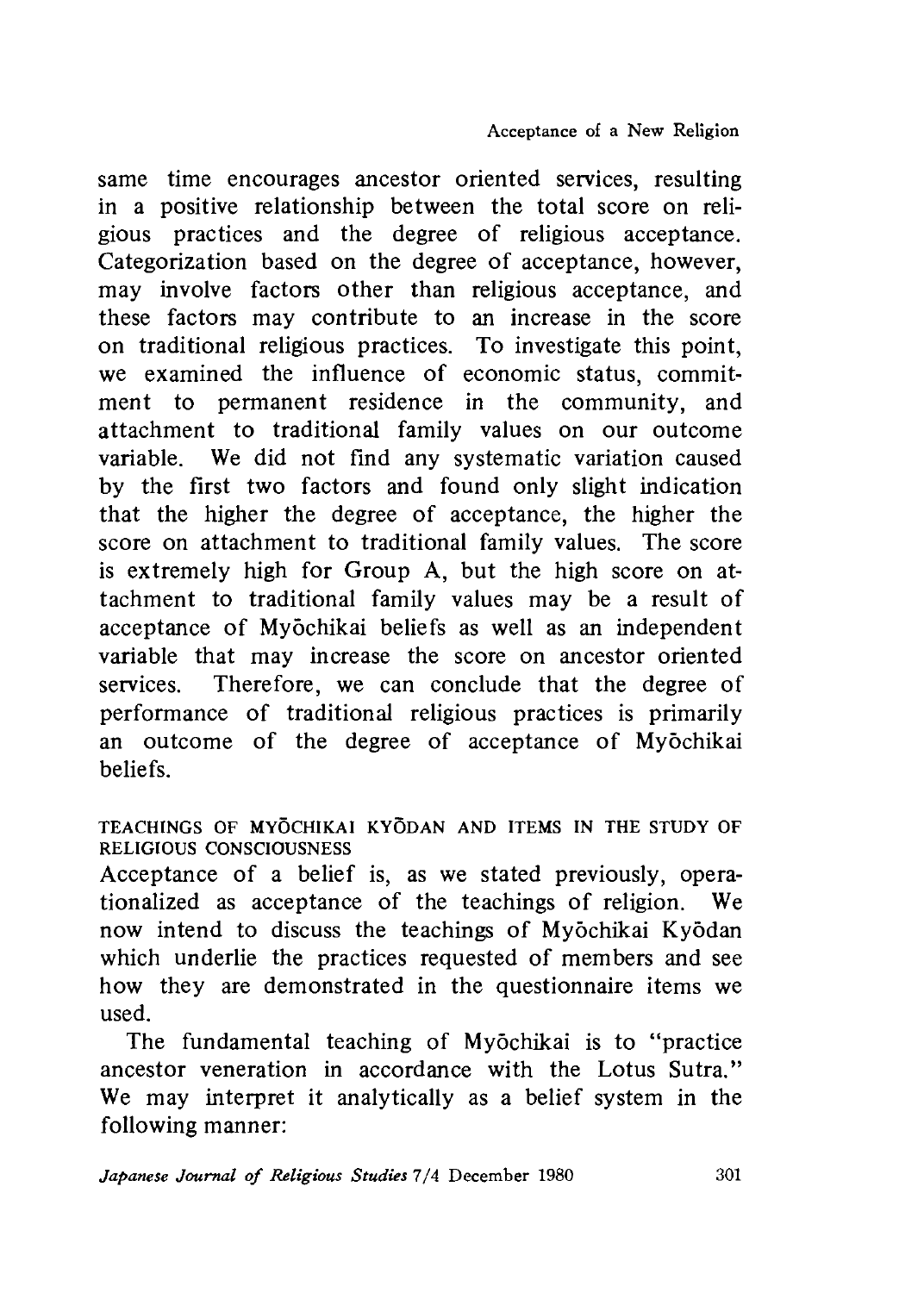MORIOKA Kivomi and NISHIYAMA Shigeru

- 1 ) the belief that the Lotus Sutra is the king of all sutras and that the principle of the sutra is *bussho-gonen* (literally, what is in Buddha's mind) which Myochikai interprets as ancestor veneration<sup>3</sup>
- 2) a belief in the spiritual world (a prerequisite for ancestor veneration) and its mutually dependent relationship with the secular world
- 3) a belief in causality as explained in Buddhism (a prerequisite for the mutual dependency above).

Of the questionnaire items,  $4 \Omega.9$  (ancestor veneration\*), Q.17 (union of souls) and Q.23 (Buddhas) are related to Point 1 above; Q.14 (immortality of the soul\*), Q.15 (reincarnation),  $Q.16$  (spiritism),  $Q.18$  (Bon festival),  $Q.19$  (misfortune and failure to attain Buddhahood\*), and Q.20 (aid from the other world) are related to Point 2 above; Q.10 (curses), Q .l1 (worldly benefits\*), Q.12 (moral prerequisite for divine blessings), Q.13 (laws of causality), and Q.21 (enlightenment) are related to Point 3. We added three items which might not be directly related to Myochikai teachings but are important in understanding the religious consciousness of the Japanese people. They are: Q.8 on divination, Q.22 on the concept of sin, and Q.24 on Buddhas and Shinto deities. The asterisks above and in the following sections indicate items constituting the central component of the teaching. Myochikai teaching also emphasizes the concept that dead ancestors reside in the spiritual world and the notion of recognizing close deceased kin bilaterally  $-$  on both the husband's and wife's sides  $-$  as ancestors. We will discuss these notions in the next section.

<sup>3.</sup> Myōchikai teaching interprets that by ancestor veneration 1) one's ancestors can attain Buddhahood, 2) a person and his descendants can attain happiness, and 3) world reform will be brought about *(Myochikai*, No. 278, March 1974).

<sup>4.</sup> For the questionnaire items, see Appendix.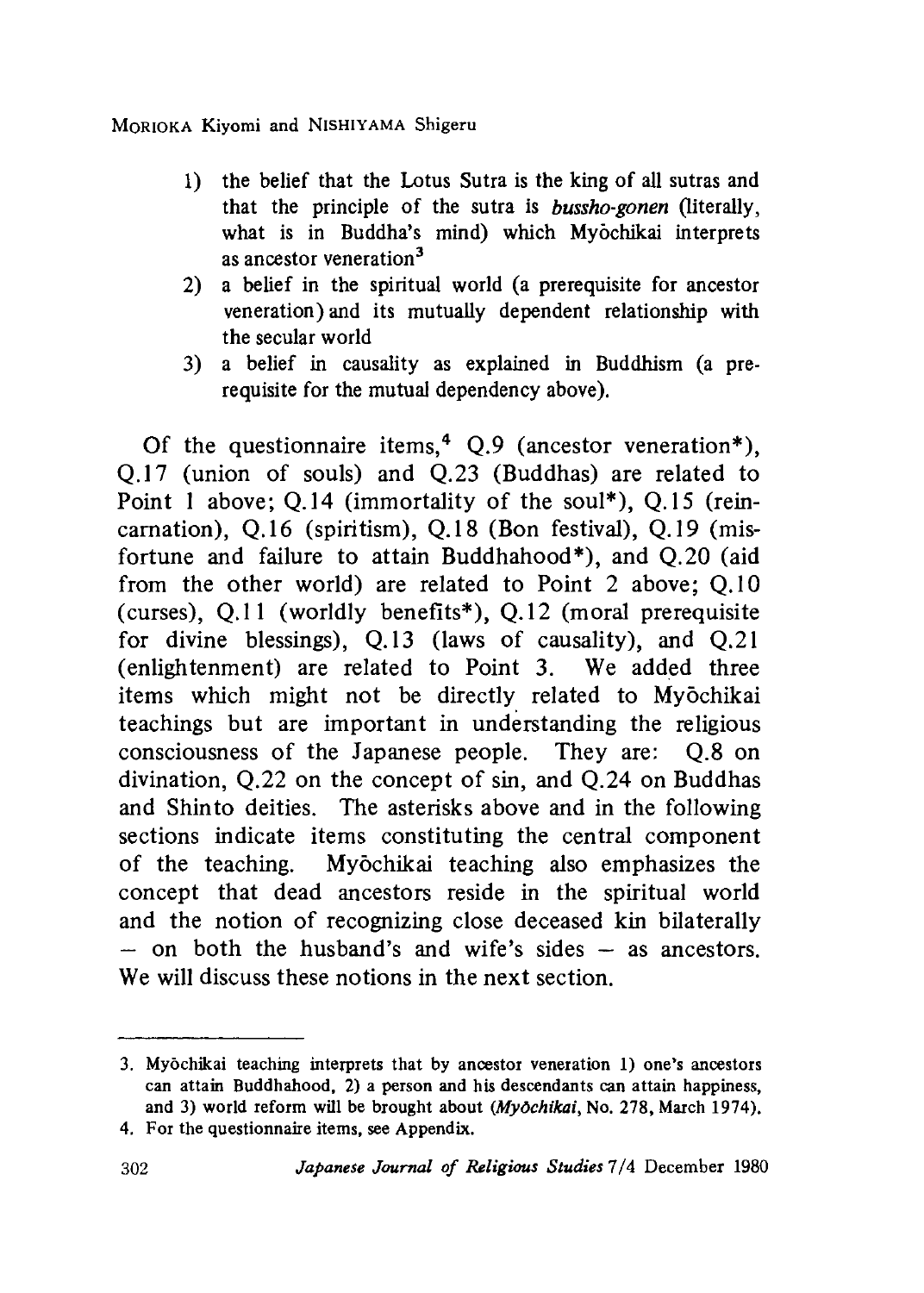CHANGES IN TRADITIONAL RELIGIOUS CONSCIOUSNESS

As was mentioned earlier, we regard the religious consciousness of parish members of Jokei Temple as the traditional religious consciousness in Yunohama. As we described in the previous section, religious consciousness was examined in terms of responses to 17 questions on divination, ancestor veneration\*, curses, worldly benefits\*, moral prerequisites for divine blessings, laws of causality, the immortality of the soul\*, reincarnation, spiritism, the union of souls, the Bon festival, misfortune and failure to attain Buddhahood\*, aid from the other world, enlightenment, the concept of sin, Buddhas and the deceased, and Buddhas and Shinto deities. Responses were scored as follows: completely agree  $(+2)$ , agree somewhat  $(+1)$ , undecided as whether to agree or disagree (0), disagree somewhat  $(-1)$ , completely disagree  $(-2)$ . The mean score was calculated for each group. Jokei Temple parishioners show mean scores (in parenthesis) as follows (Table 1):

- 1.0 and over (strong agreement): ancestor veneration\* (1.85), moral prerequisites for divine blessings (1.78), Buddhas and the deceased  $(1.52)$ , Bon festival  $(1.11)$
- 0.0 less than 1.0 (weak agreement); law of causality (0.89), immortality of the soul\*  $(0.89)$ , Buddhas and Shinto deities  $(0.67)$ , union of souls  $(0.63)$ , reincarnation  $(0.52)$ , enlightenment (0.44), spiritism (0.19), aid from the other world (0.15)
- $-1.0$  less than 0.0 (weak disagreement): worldly benefits\*  $(-0.04)$ , curses  $(-0.19)$ , concept of sin  $(-0.33)$ , misfortune and failure to attain Buddhahood\*  $(-0.44)$ , divination (—0.96).

There is no "strong disagreement" (less than  $-1.0$ ) when the questions are confined to the first 17 items. Traditional religious consciousness in Yunohama can be seen in the pattern of means ranging from strong agreement to weak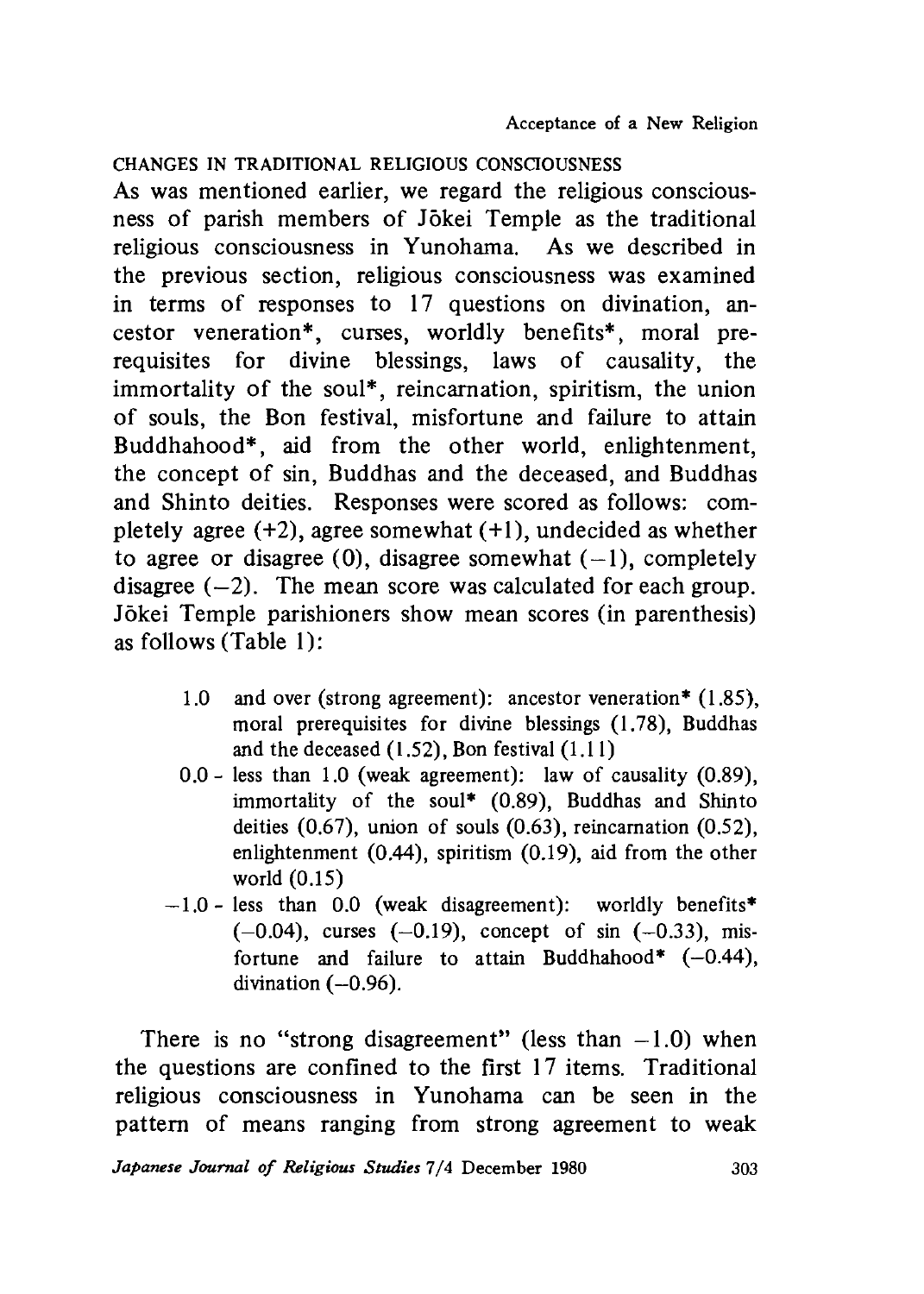| ٠<br>-<br>г |  |
|-------------|--|
|-------------|--|

Mean Scores on Religious Consciousness by Groups

|                                     | Total:<br>Member | A.B     | $\mathbf C$ | D.E     | Total:<br>Non-<br>Member | Jokei<br>T. | Risshō<br>Kōsei-kai | Sõka<br>Gakkai | Others  | No Affil-<br>iation |
|-------------------------------------|------------------|---------|-------------|---------|--------------------------|-------------|---------------------|----------------|---------|---------------------|
| Number of Households<br>Interviewed | 83               | 17      | 20          | 46      | 59                       | 27          | 3                   | 6              | 14      | 9                   |
| Q9<br>Ancestor veneration           | 1.88             | 2.00    | 1.85        | 1.85    | 1.76                     | 1.85        | 2.00                | 1.67           | 1.71    | 1.56                |
| Q23 Buddhas and the deceased        | 1.77             | 1.88    | 1.80        | 1.72    | 1.14                     | 1.52        | 1.00                | 0.00           | 0.86    | 1.22                |
| Q12 Divine blessings                | 1.58             | 1.76    | 1.70        | 1.46    | 1.58                     | 1.78        | 2.00                | 0.83           | 1.21    | 1.89                |
| Q18 Bon festival                    | 1.29             | 1.88    | 1.25        | 1.09    | 0.58                     | 1.11        | 0.67                | $-0.17$        | 0.36    | $-0.22$             |
| Q13 Laws of causality               | 0.99             | 1.76    | 0.95        | 0.72    | 0.56                     | 0.89        | $-0.33$             | 0.83           | $-0.14$ | 0.78                |
| Q14 Immortality of the soul         | 1.33             | 1.94    | 1.70        | 0.93    | 0.71                     | 0.89        | 0.67                | 1.33           | 0.21    | 0.67                |
| Q15 Reincarnation                   | 0.51             | 1.71    | 0.55        | 0.04    | 0.24                     | 0.52        | 0.00                | 1.00           | $-0.21$ | $-0.33$             |
| Q21 Enlightenment                   | 1.08             | 1.71    | 1.45        | 0.70    | 0.37                     | 0.44        | 1.33                | 0.33           | 0.50    | 0.33                |
| Q19 Misfortune and Buddhahood       | 0.43             | 1.88    | 0.65        | $-0.20$ | $-0.49$                  | $-0.44$     | $-0.33$             | $-0.17$        | $-0.57$ | $-0.78$             |
| Q20 Other-worldly aid               | 0.83             | 1.76    | 0.75        | 0.52    | $-0.31$                  | 0.15        | 0.67                | $-0.83$        | $-0.64$ | $-1.11$             |
| Q11 Worldly benefits                | 0.72             | 1.47    | 0.85        | 0.50    | $-0.19$                  | $-0.04$     | 1.00                | 0.00           | $-0.71$ | $-0.33$             |
| Q22 Concept of sin                  | 0.22             | 0.88    | 0.70        | $-0.24$ | $-0.41$                  | $-0.33$     | 0.00                | $-0.67$        | $-0.29$ | $-0.78$             |
| Q8<br>Divination                    | $-0.60$          | $-1.29$ | $-0.80$     | $-0.26$ | $-0.66$                  | $-0.96$     | 1.00                | $-0.83$        | $-0.21$ | $-0.89$             |
| Q16 Spiritism                       | 0.37             | 1.24    | 0.05        | 0.20    | $-0.02$                  | 0.19        | $-0.33$             | $-0.83$        | $-0.29$ | 0.44                |
| <b>Q17 Union of souls</b>           | 0.98             | 1.12    | 0.85        | 0.98    | 0.27                     | 0.63        | 0.67                | 0.00           | $-0.21$ | 0.00                |
| Q26 Buddhas and Shinto deities      | 0.41             | 0.41    | 0.95        | 0.17    | 0.39                     | 0.67        | 0.67                | $-0.67$        | 0.29    | 0.33                |
| Q10 Curses                          | $-0.33$          | $-0.47$ | $-0.05$     | $-0.39$ | $-0.61$                  | $-0.19$     | $-1.00$             | $-0.83$        | $-0.79$ | $-1.33$             |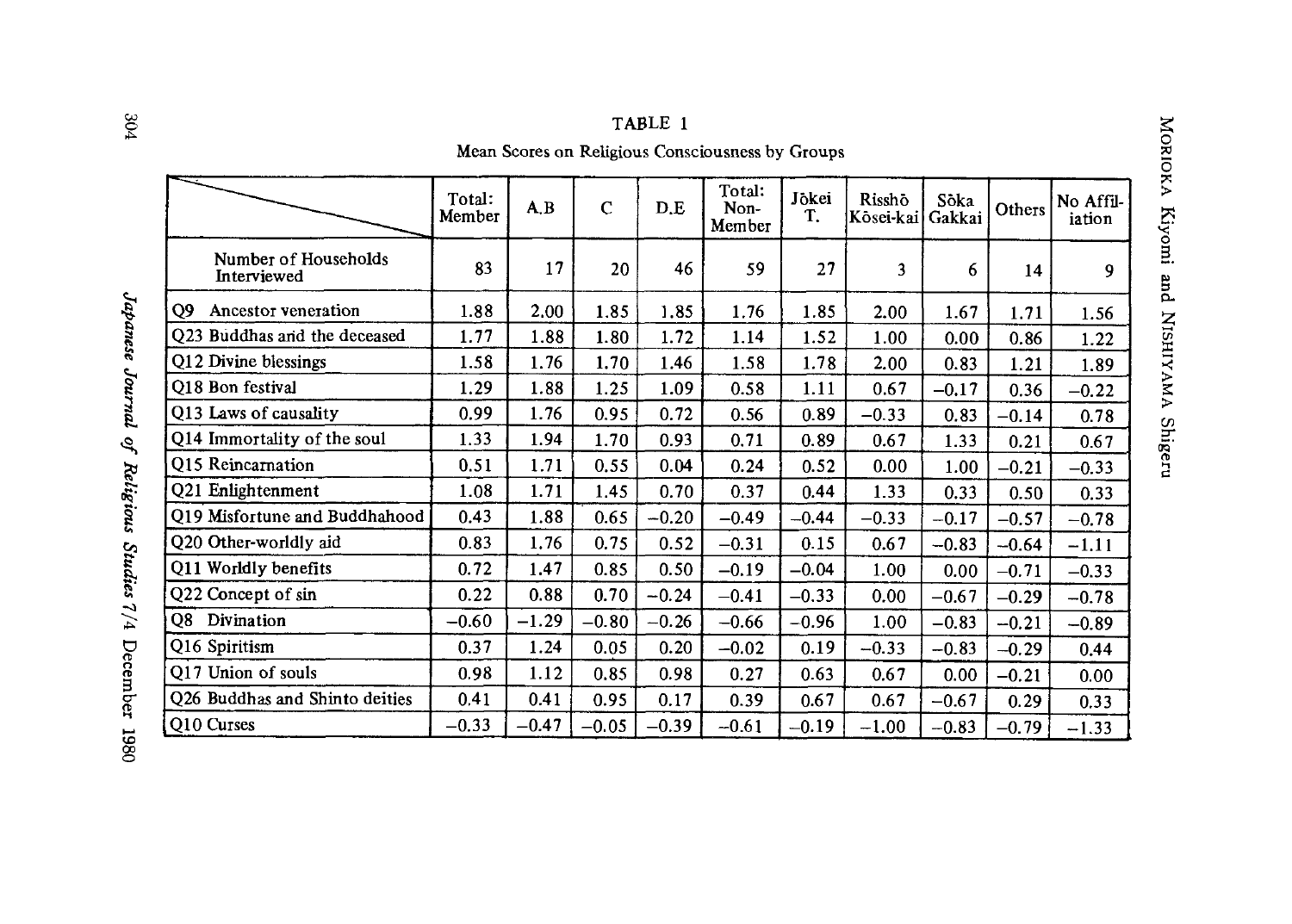disagreement. The changes caused by acceptance of Myochikai beliefs may be inferred from Figures 4-6 which summarize the consciousness of members according to degrees of acceptance.

In Figures 4 to 6, the mean scores of Myochikai members are on the Y axis while their scores relative to the mean scores of Jokei Temple parishioners are on the X axis. Both the absolute degree of agreement-disagreement and the difference between the religious consciousness of Myochikai members and the traditional religious consciousness are thus presented simultaneously. Groups D and E have been combined because of the negligible difference between the two; Groups A and B are also combined as one group because of the small number of cases in each.

First of all, let us look at the religious consciousness of Group AB as shown in Figure 4 in order to see if there are any pronounced changes due to the acceptance of a new belief. Of the 17 items, there were 11 items which scored 1.5 and over. We consider them to be core items strongly supported by Group AB. Of these 11 items, there are three (ancestor veneration\*, Buddhas and the deceased, and moral prerequisites for divine blessings) which indicated only a slight disparity with the traditional religious consciousness, suggesting that they have been strongly supported from a time prior to the acceptance of Myochikai teaching. Of the remaining eight, five which showed a greater difference were the immortality of the soul\*, the Bon festival, laws of causality, reincarnation, and enlightenment. Finally, the three which differed most were misfortune and failure to attain Buddhahood\*, aid from the other world, and worldly benefits. The five items above showing a greater difference, received only "weak agreement" in the traditional religious consciousness, while the final three, those showing the greatest difference, even received "weak disagreement." Here we may observe changes in consciousness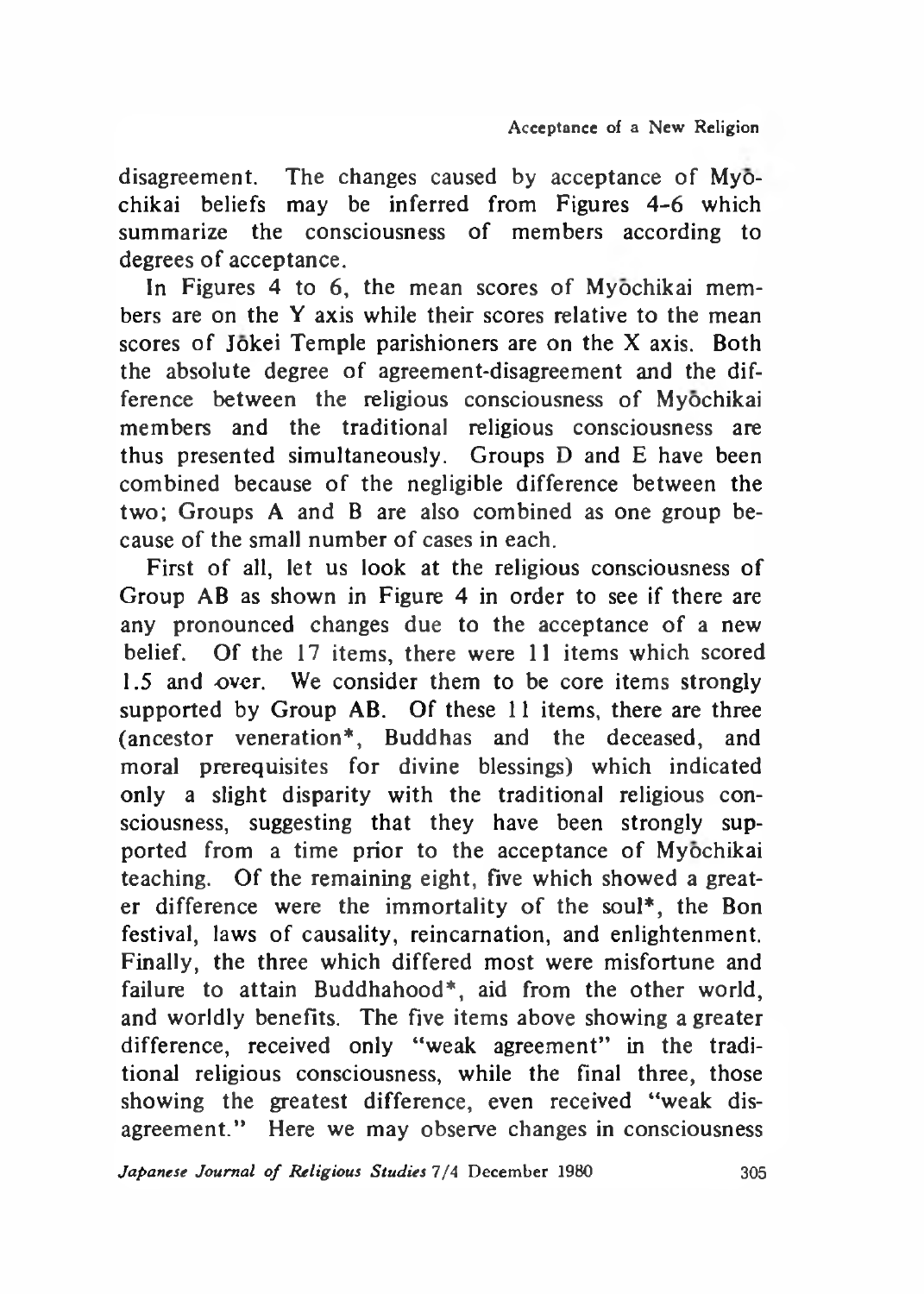

FIGURE 4 Religious Consciousness of Myōchikai Members: Group AB

Mean Score Difference (Between Group AB and Jokei T. Parishioners)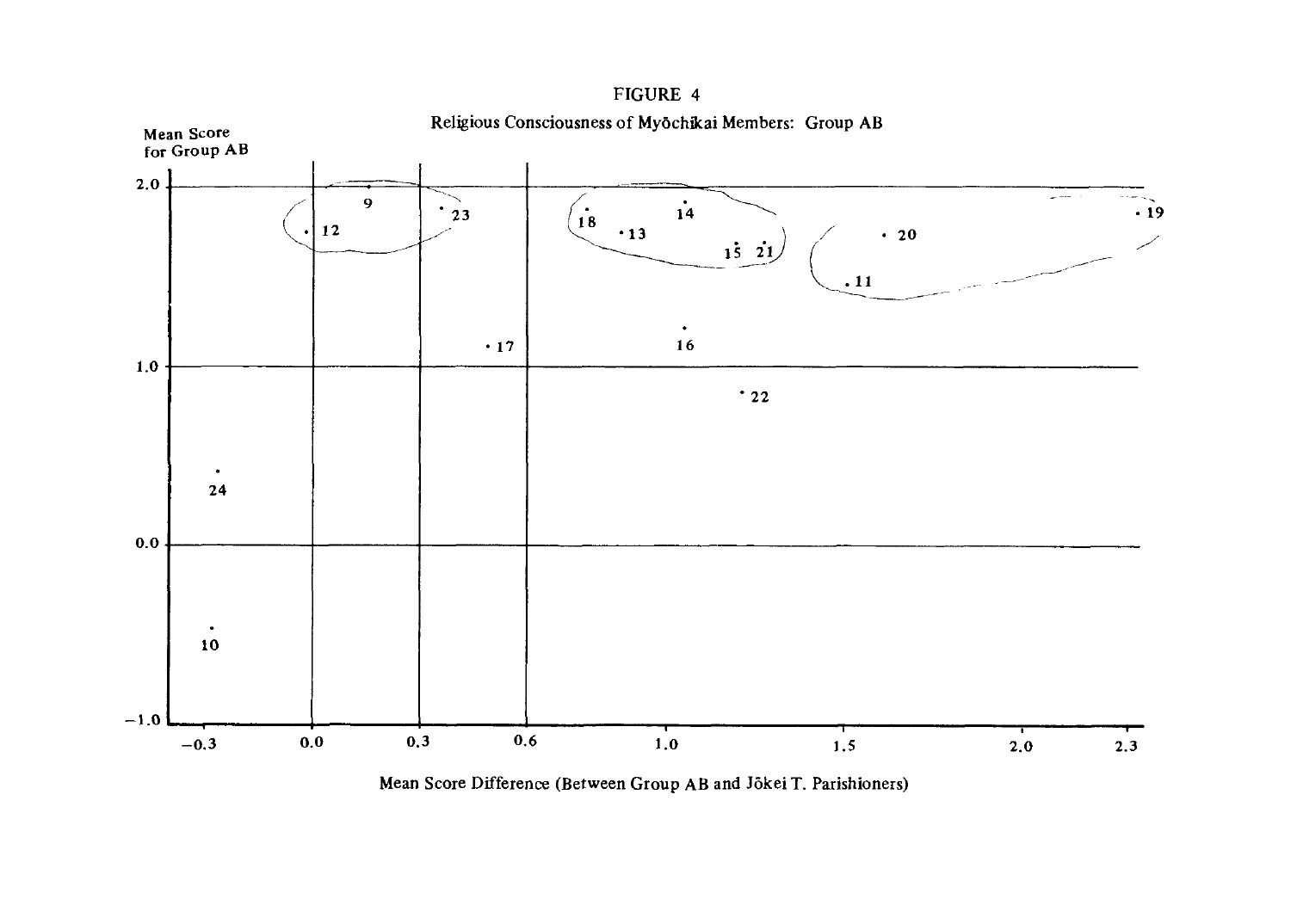caused by the acceptance of Myochikai beliefs.

A discussion of Groups C and DE will verify the plausibility of the above interpretation. Religious consciousness of Group *C* is presented in Figure 5 in the same manner as that for Group AB. We find in Figure 5 that ancestor veneration\*, Buddhas and the deceased, and moral prerequisites for divine blessings are plotted in the same area for Group C as for Group AB. This fact is in accordance with our assumption that these three are retained from the traditional religious consciousness. The scores for the group of five items in Figure 5 are not so high as for the three items just mentioned, and they indicate some difference from the traditional religious consciousness. The scores for the lowest group of three items fall in the category of lowest scores and their deviation from the traditional religious consciousness is the greatest.

When we look at Figure 6, which presents the religious consciousness of Group DE, we notice again that the top group of three items is located in the core of the traditional religious consciousness. The five items in the middle group do not show much difference from those of Jokei Temple parishioners and, we may conclude, virtually represent the traditional religious consciousness. The bottom three items show some discrepancy and their scores are the lowest of all.

The items in the lowest group received "weak disagreement" from Jokei Temple parishioners. This changes to "weak agreement" and finally to "strong agreement" as the degree of acceptance increases from Group DE to Group C and finally to Group AB. Those items in the middle group which receive "weak agreement" come to receive "strong agreement" in the above process.

Beliefs regarding curses, Buddhas and Shinto deities, spiritism, and union of souls do not show any systematic patterns of change from Group DE to Group C and Group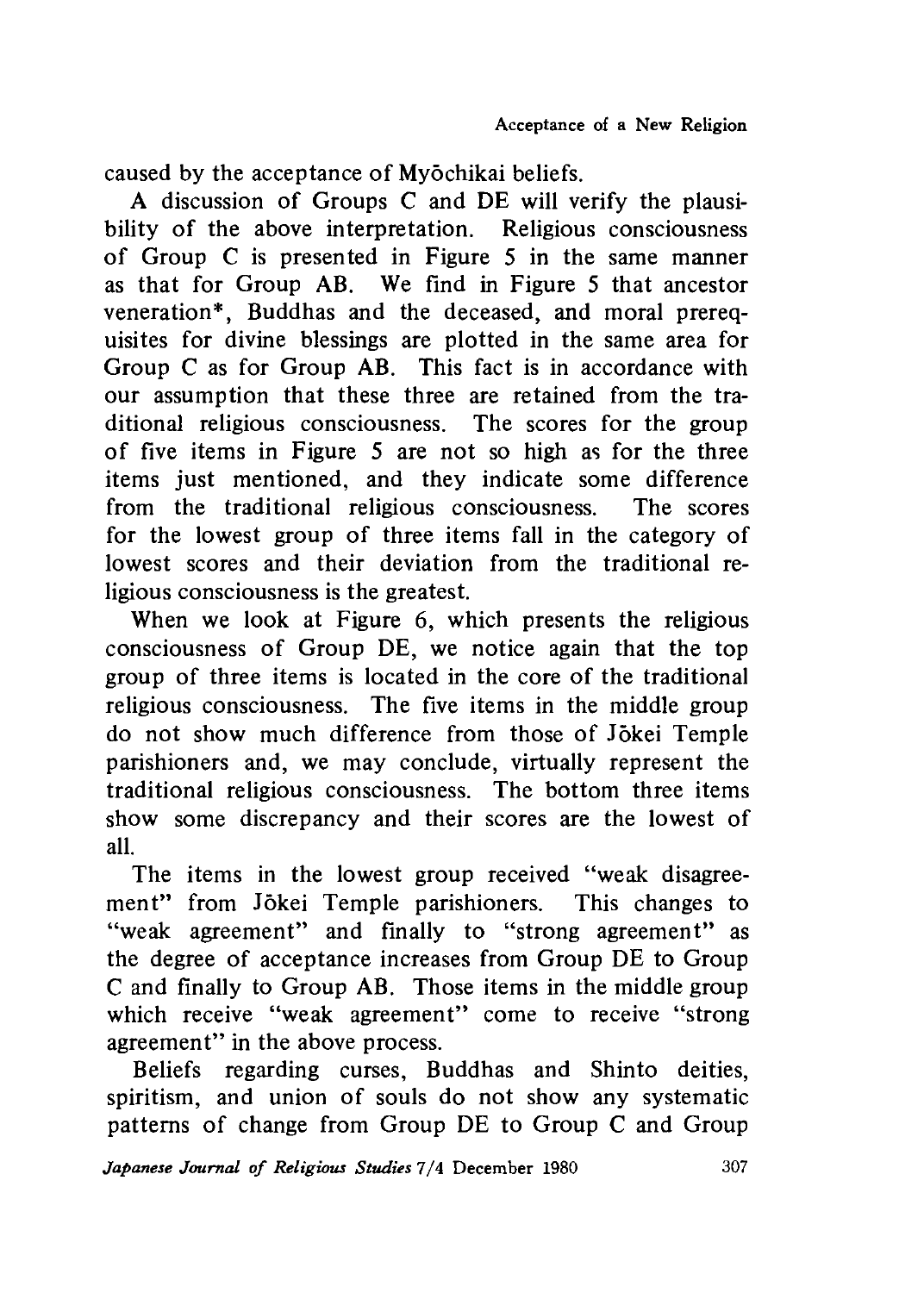

FIGURE 5 Religious Consciousness of Myochikai Members: Group C

Mean Score Difference (Between Group C and Jokei T. Paiischioners)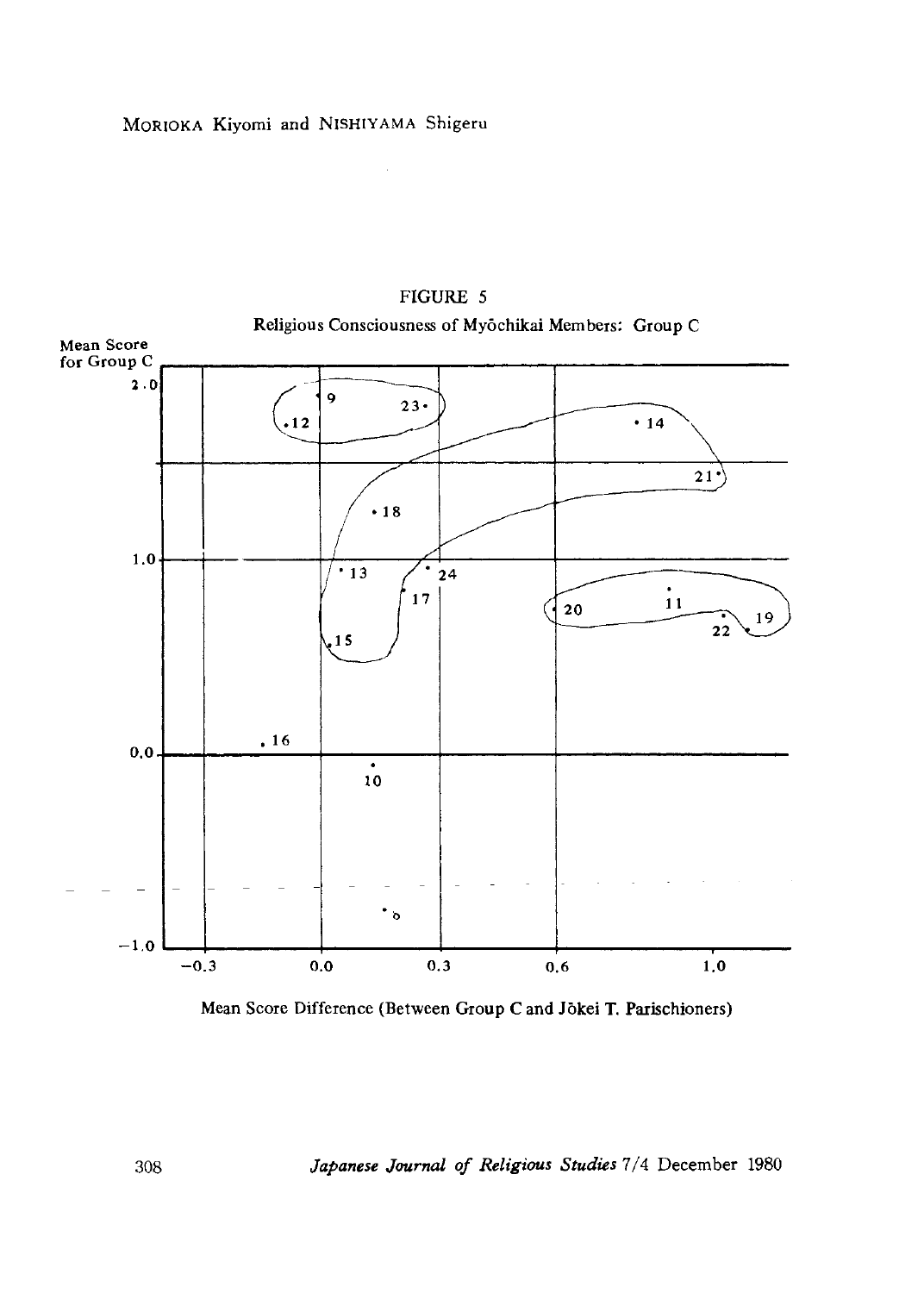

# FIGURE 6 Religious Consciousness of MyOchikai Members: Group DE

Mean Score Difference (Between Group DE and Jokei T. Parishioners)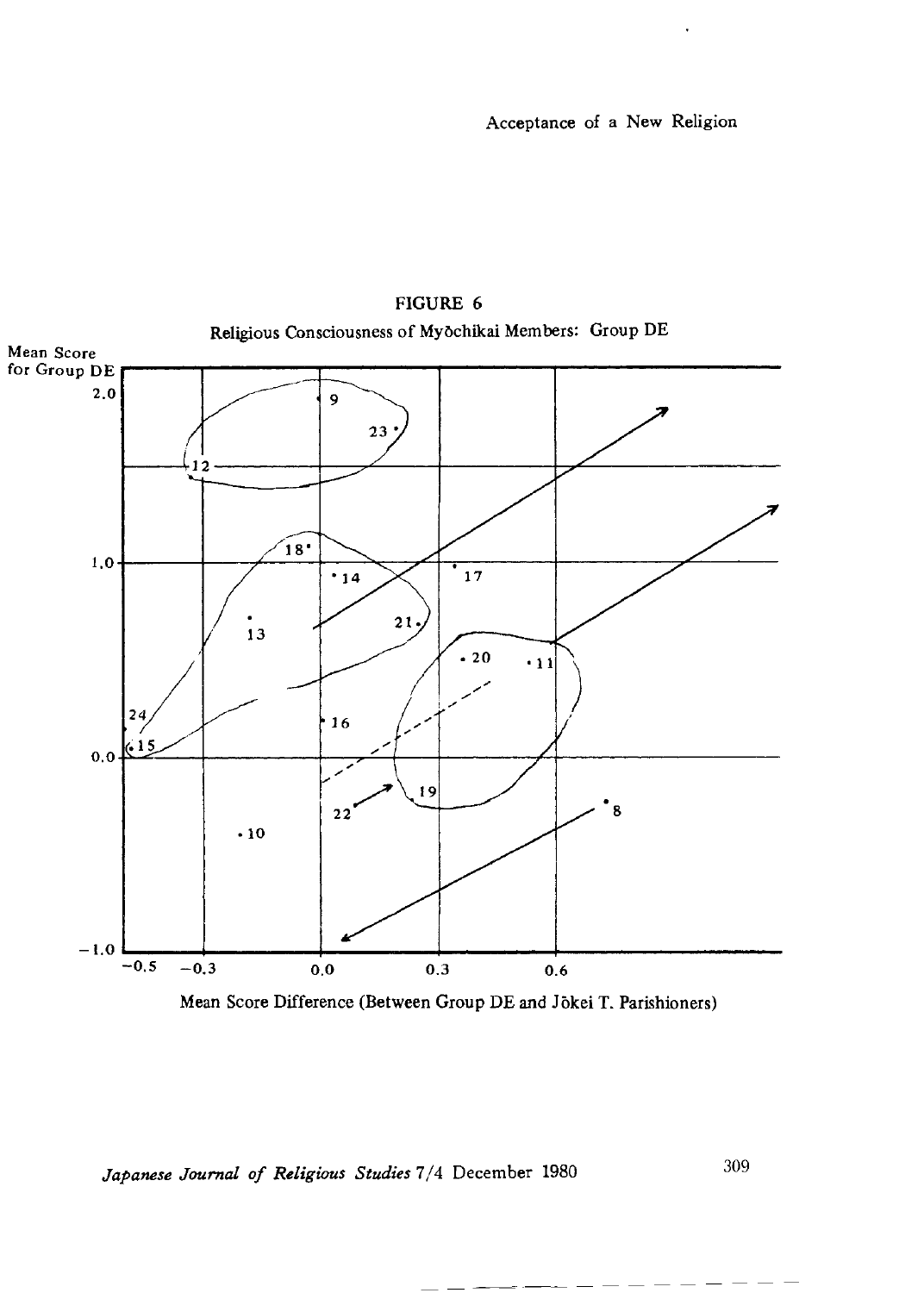MORIOKA Kiyomi and NISHIYAMA Shigeru

AB. Attitudes regarding the concept of sin, however, change from "weak disagreement" to "weak agreement," and those regarding divination from "weak disagreement" to "strong disagreement." Though these changes differ from the patterns shown in the three groups of encircled items, they are also considered to be the result of acceptance of a new belief.

We shall now attempt to generalize or interpret from the standpoint of Myochikai teachings what was discussed above regarding the differences between Myochikai members and Jokei Temple parishioners. First, we may conclude that the three items which maintained high scores from the beginning without any change due to acceptance of Myochikai beliefs have a normative validity which is not confined to Jokei Temple parishioners and residents of Yunohama. On the other hand, the bottom three items in Figure 6 have been strongly influenced by acceptance of Myochikai beliefs. Since these items are either unique to Myochikai or a part of the teachings they continually emphasize, it is reasonable to conclude that the greater the acceptance of the beliefs the higher the scores for these items.

Finally, "views on ancestors" is presented in Figure 7. In response to the question on the whereabouts of ancestral spirits, those who show a higher degree of acceptance of Myochikai beliefs tend to have a higher ratio of answers such as "in the spiritual world" or "in the minds of descendants" and a lower ratio of answers such as "in the tomb," "in the household Buddhist altar," or "don't know." Also, It is interesting to find, though this was expected, that as the degree of acceptance increases, the proportion of respondents who think of ancestors as "bilaterally and closely related recent ancestors" also increases while that of those who consider them to be "ancient ancestors, including the founder of the household *{ie)* and his immediate succes-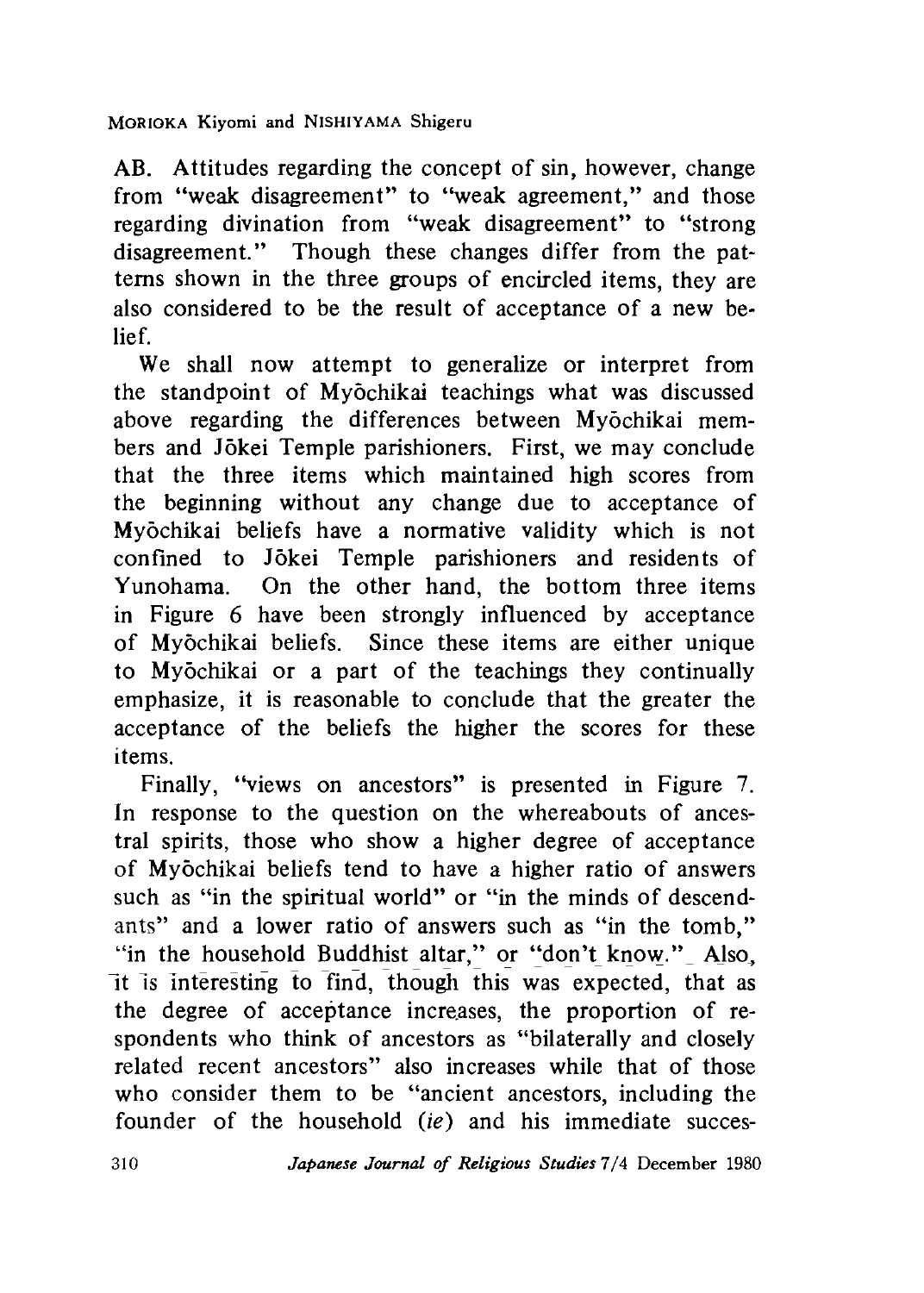sors" decreases. We have already indicated the positive relationship between the degree of performance of traditional religious practices, particularly as seen in the scores for ancestor oriented services, and the level of acceptance of a new religion. This trend is also positively related to the pattern of change in defining ancestors.

#### HYPOTHESIS REGARDING CHANGES IN RELIGIOUS CONSCIOUSNESS

In this section we would like to present a hypothetical frame of reference to explain the changes in religious consciousness discussed in the preceding sections.

First, let us assume that religious consciousness has three zones: core, peripheral, and intermediate. Next, let us assume that the core zone does not easily change with the acceptance of a new belief and that the peripheral zone tends to change relatively easily. It is also assumed that items of religious consciousness that received "very strong agreement" or "very strong disagreement" make up the core zone and that those receiving "weak agreement" or "weak disagreement" make up the intermediate and peripheral zones. The core zone of the traditional religious consciousness, then, includes an emphasis on ancestor veneration\*, an identification of Buddhas and ancestors, and the concept of moral prerequisites for divine blessings. The peripheral zone includes belief in spiritism and/or curses, concepts regarding aid from the ancestors and the receiving of worldly benefits through sutra-chanting\*, and so on.

With the introduction and acceptance of a new belief system, there arises a need for modification and reorganization of the traditional structure of the religious consciousness. Modification or reorganization takes place when certain traits of consciousness in the intermediate and peripheral zones are pushed into the core zone by the doctrinal support of the new belief, while keeping the existing core zone of consciousness stable. We propose that con-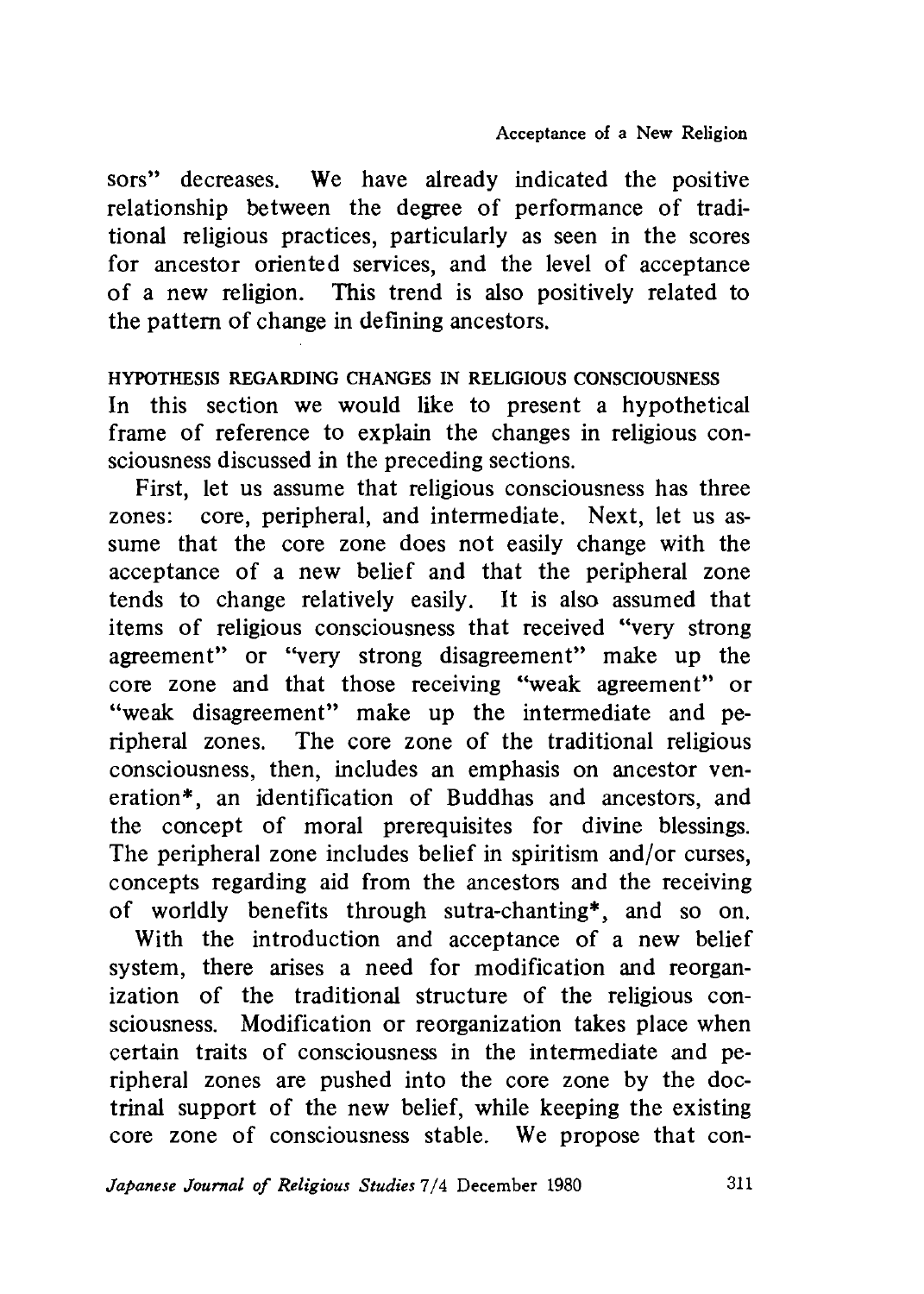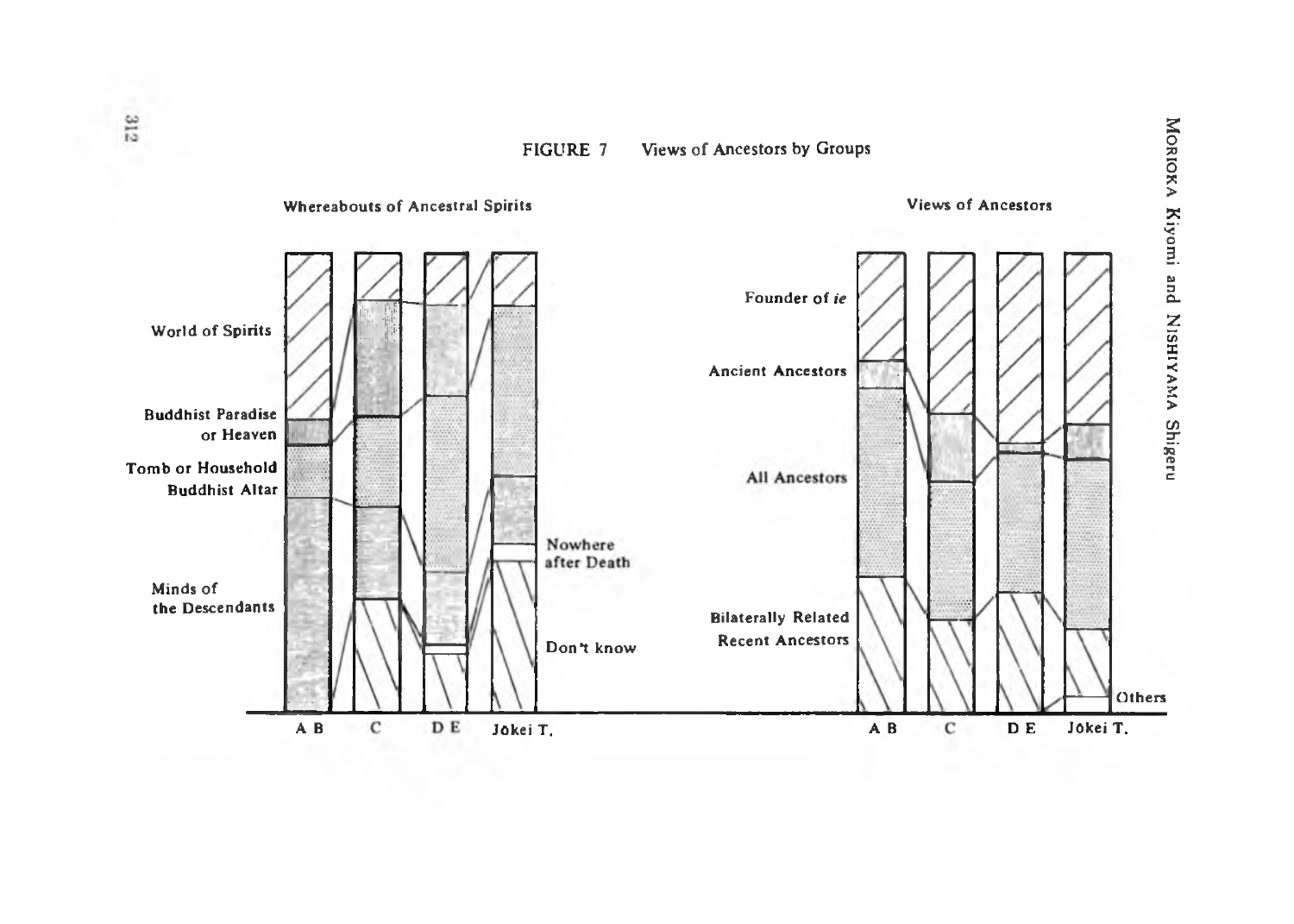cepts regarding misfortune and failure to attain Buddhahood\*, worldly benefits\*, and aid from the other world moved into the core zone in this way, receiving very strong agreement from the respondent.

For a trait to move from the peripheral zone and settle in the core zone of a person's consciousness, he has to repeat religious activities of various sorts; for example, having personal contact with a "guiding parent" *(michibiki no oya)* and other leaders, attending *kuyokai* services (memorial services) and *hdza* meetings of the local chapter, participating in pilgrimages to the headquarters and holy places, and practicing missionary work. As such practices are repeated, the new consciousness traits become a part of the core zone, and the new zone thus created forms the core of the modified or reorganized consciousness structure (Figure 8).

It is assumed in the scheme of change in religious consciousness described above that the core zone of a new belief contains traits that are somewhat similar to the existing religious consciousness and that it does not contain traits which are fundamentally foreign to it. This framework is, therefore, applicable not only to Myochikai Kyodan but also to various sects derived from Reiyukai Kyodan. It is not applicable to Christianity, which contains decisively foreign traits. Acceptance is not impossible, however, if there are common factors in the traditional consciousness and the newly introduced foreign religion. In such an instance, if acceptance should take place, the subsequent change in religious consciousness would be drastic. Yet even after a drastic change, it is not unlikely that, depending on conditions, the consciousness could be pulled back to the old state. At any rate, further study is needed for analysis of changes in religious consciouness caused by acceptance of a new religion with high heterogeneity. In the present study, we have attempted to clarify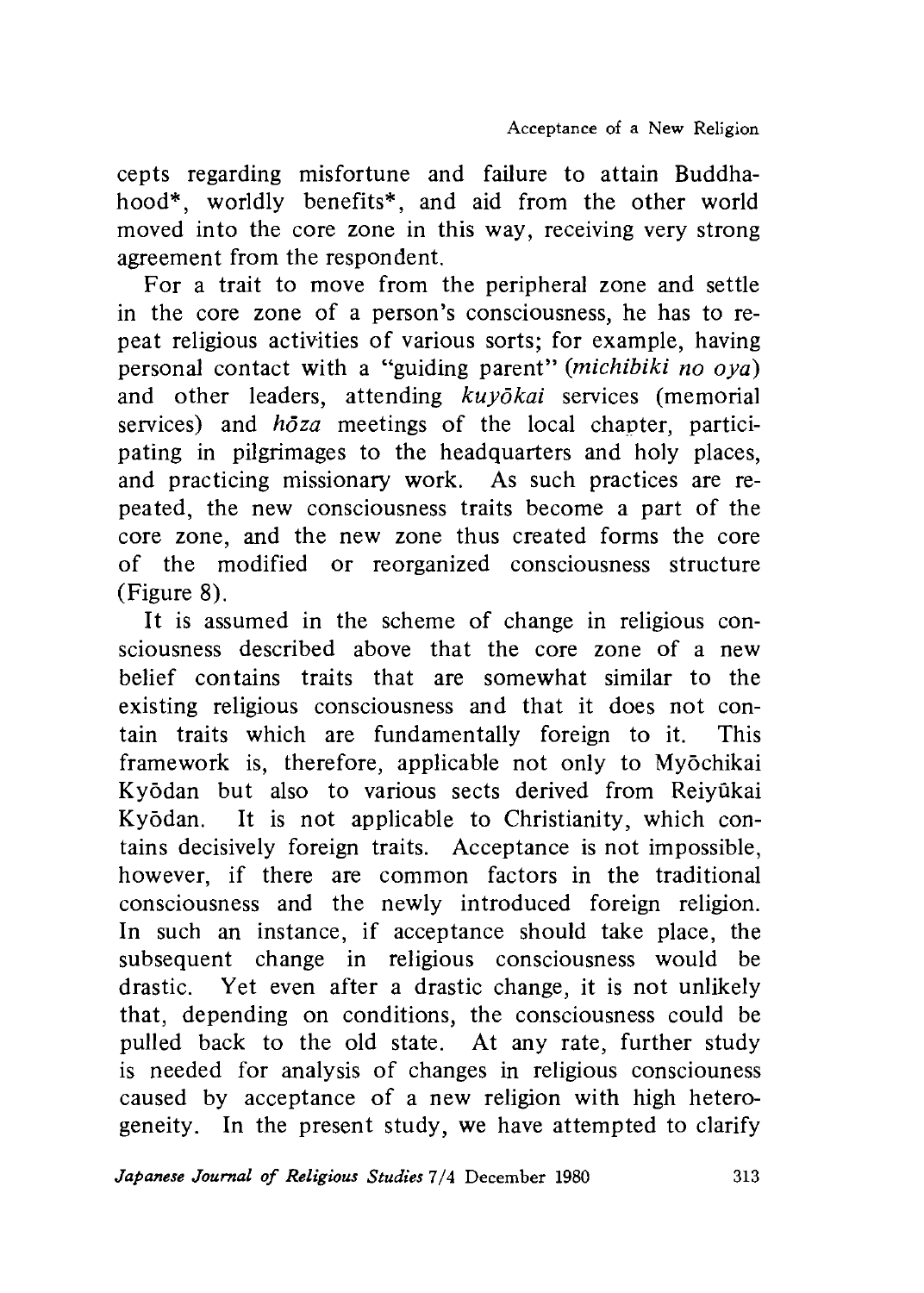

FIGURE 8 Change in Religious Consciousness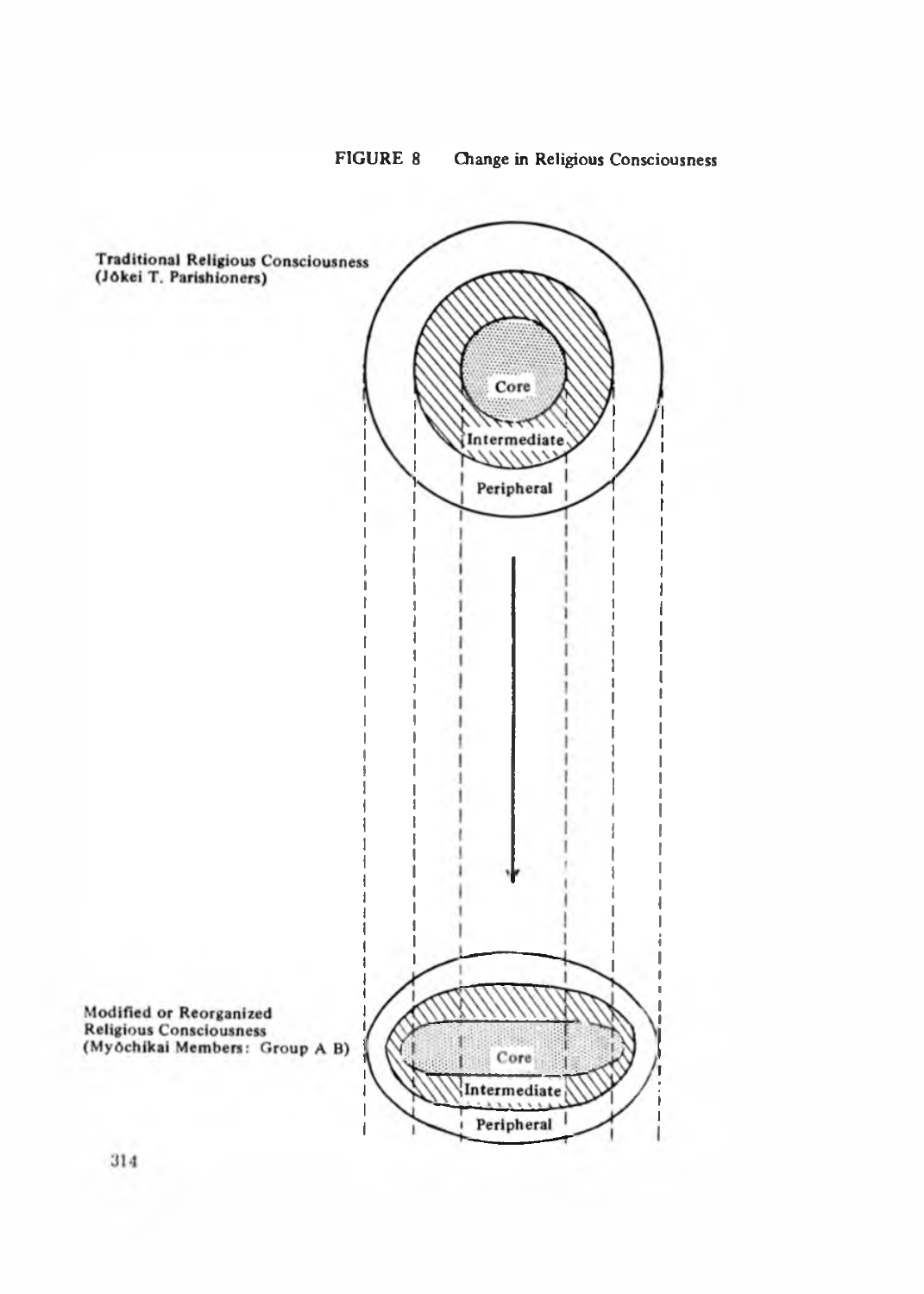the mechanism of change in religious consciousness caused by the acceptance of a new belief congenial to the core of the traditional religious consciousness and have presented a hypothetical framework based on our empirical data.

#### ACKNOWLEDGEMENTS

The authors wish to express their sincere gratitude to the leaders and members of Myochikai KyOdan, especially to Mis. Miyamoto Mitsu, President; Mi. Miyamoto Takeyasu, Chief Manager; and Mi. Nawada Sanae, Director, for their thoughtful and patient assistance in many ways. We would also like to thank Dr. Nojiri Yoriko for her excellent service as translator of the present paper, Mrs. Joan Rieck and Professor Befu Harumi for their competent help in editing, and finally our students who participated actively in the field interviewing in 1972.

## APPENDIX

The questionnaire on religious consciousness administered in Yunohama contained the following:

Please answer all questions with one of the following responses:

- a. completely agree b. agree somewhat c. undecided
- d. disagree somewhat e. completely disagree f. don't know
- Q.8 (Divination) I depend on divinations of women necromancers *(miko)* or mountain priests *(yamabushi)* when perplexed.
- Q.9 (Ancestor veneration) It is important to pay respect to and hold services for one's ancestors.
- Q.10 (Curses) If services are neglected, deities and ancestors will punish and curse you.
- Q.l1 (Worldly benefits) If services such as chanting sutras and prayers *(odaimoku* and *onenbutsu)* are performed, blessings and worldly benefits will accrue.
- Q.12 (Moral prerequisites for divine blessings) One will not be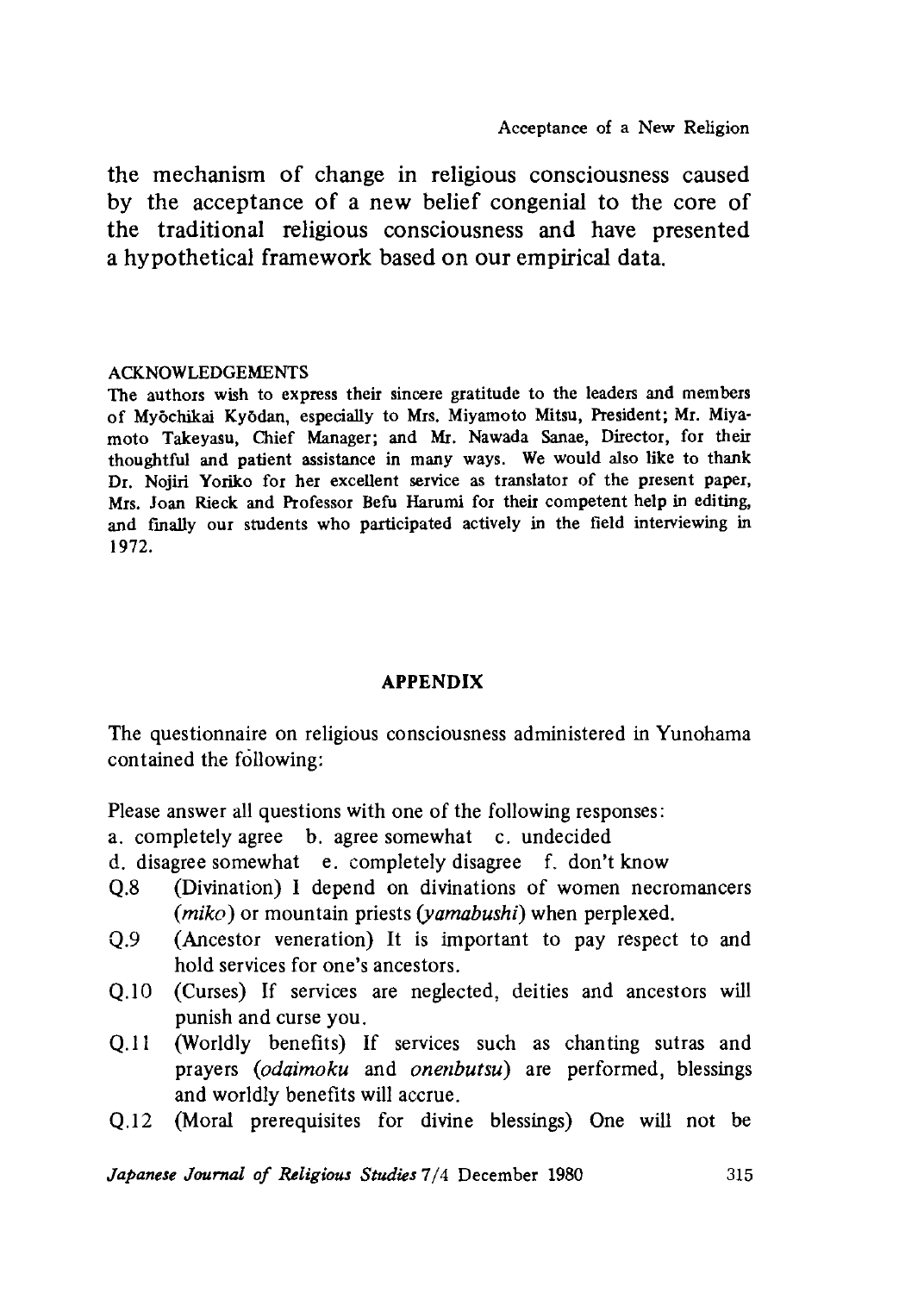MORIOKA Kiyomi and NISHIYAMA Shigeru

blessed by deities just for praying to them, unless one also tries to correct one's faults of character.

- Q.13 (Law of causality) Good deeds will be rewarded in another world, if not in this one, and bad deeds will be punished in another world even if they are successfully hidden in this one.
- Q.l4 (Immortality of the soul) Man may die but his soul (spirit) remains forever.
- Q.15 (Reincarnation) Man will be reincarnated as some other being after death.
- Q.16 (Spiritism) It is possible to invoke the spirits of the deceased, hear their words, and talk to them.
- Q.17 (Union of souls) The spirits of the recently deceased will gradually unite with the spirits of ancient ancestors if duly venerated.
- Q.l8 (Bon festival) At Bon festival time the spirits of the ancestors come back to their descendants' homes.
- Q.l9 (Misfortune and non-attainment of Buddhahood) Misfortunes occur because there are ancestors who have not attained Buddhahood.
- Q.20 (Aid from the other world) Ancestors are always watching over their descendants and help them out when they are in trouble.
- Q.21 (Enlightenment *[satori])* Man can attain enlightenment as Buddha did if he practices incessantly.
- Q.22 (Concept of sin) It is only through the benevolence of deities that sinful people are saved.
- Q.23 (Buddhas *[hotoke]* and the deceased) *Hotoke* are the same as dead ancestors.
- Q,24 (Buddhas and Shinto deities *[shinbutsu])* Shinto deities *(kami)* and Buddhas *(hotoke)* are similar.
- Q.25 (View of ancestors) To whom does the word "ancestor" refer? (Choose the one which is closest to your view.)
	- (a) The founder of the household *(ie)*
	- (b) Ancient ancestors including the *ie* founder and his immediate successors
	- (c) All ancestors from the founder of the *ie* to the most recent one
	- (d) Bilaterally and closely related recent ancestors (e.g. parents,